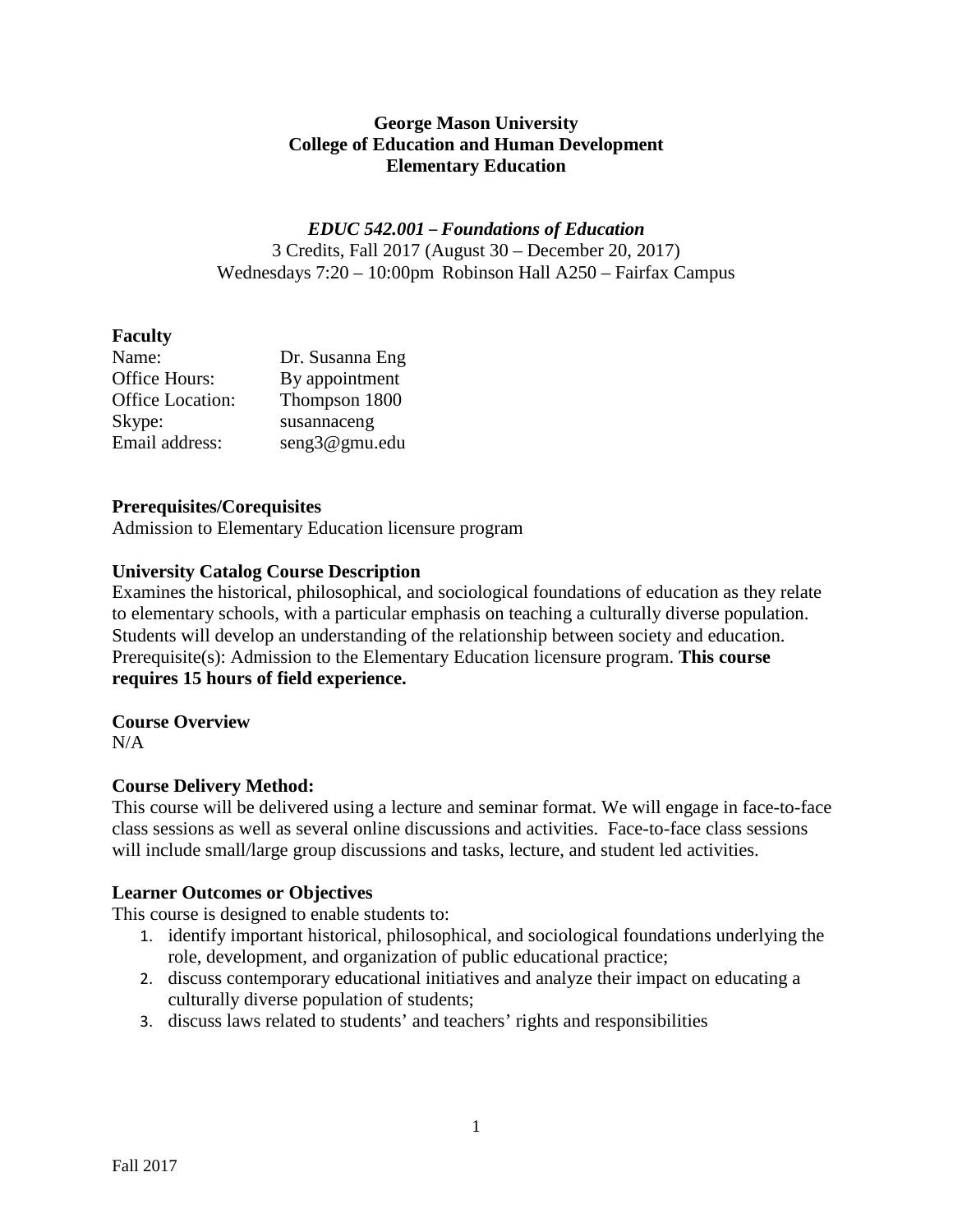### **Professional Standards**

Upon completion of this course, students will have met the following professional standards:

### *National Council for Accreditation of Teacher Education Program Standards for Elementary Teacher Preparation*

- 1. Candidates use their knowledge and understanding of individual and group motivation and behavior among students at the K-6 level to foster active engagement in learning, self motivation, and positive social interaction and to create a supportive learning environment.
- 2. Candidates use their knowledge and understanding of effective verbal, nonverbal, and media communication techniques to foster active inquiry, collaboration, and supportive interaction in the elementary classroom.
- 3. Candidates understand practices and behaviors that identify and develop the competence of a professional career teacher.

#### *Association of Childhood Education International Standards*

- 3.2 Adaptation to diverse students—Candidates understand how elementary students differ in their development and approaches to learning, and create instructional opportunities that are adapted to diverse students.
- 5.1 Professional growth, reflections, and evaluation—Candidates are aware of and reflect on their practice in light of research on teaching, professional ethics, and resources available for professional learning; they continually evaluate the effects of their professional decisions and actions on students, families, and other professionals in the learning community and actively seek out opportunities to grow professionally.

## **InTASC (Interstate Teacher Assessment and Support Consortium) Standards and CAEP**  (Council for the Accreditation of Educator Preparation) **Standards**

This course contains at least one Common Assessment developed by the College of Education and Human Development to assess our candidates' performance on nationally accepted standards for beginning teachers (InTASC) and our programs' performance on national accreditation standards (CAEP).

#### *InTASC Standards*

Standard 2: The teacher uses understanding of individual differences and diverse cultures and communities to ensure inclusive learning environments that enable each learner to meet high standards.

Standard 9: Professional Learning and Ethical Practice: The teacher engages in ongoing professional learning and uses evidence to continually evaluate his/her practice, particularly the effects of his/her choices and actions on others (learners, families, other professionals, and the community), and adapts practice to meet the needs of each learner.

#### *8 VAC 20-25-30. Technology standards*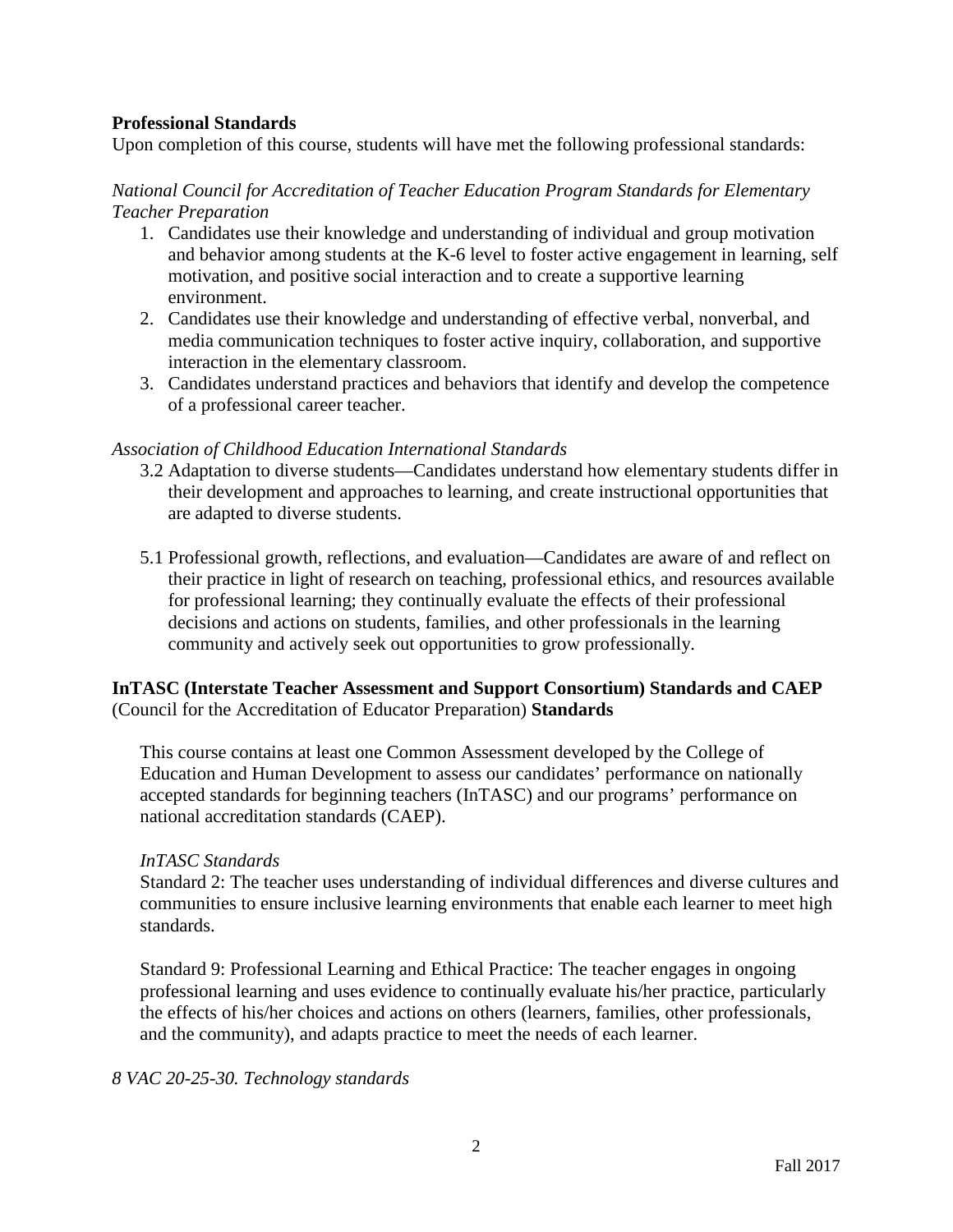- A. Instructional personnel shall be able to demonstrate effective use of a computer system and utilize computer software.
- B. Instructional personnel shall be able to apply knowledge of terms associated with educational computing and technology.
- C. Instructional personnel shall be able to apply computer productivity tools for professional use.
- D. Instructional personnel shall be able to use electronic technologies to access and exchange information.

# **Required Texts**

- Chenowith, K. (2007). *"It's being done": Academic success in unexpected schools.*  Cambridge, MA: Harvard UP. ISBN: 9781891792397
- Gorski, P. C. & Zenkov, K. (2014). *The big lies of school reform: Finding better solutions for the future of public education.* New York: Routledge. ISBN: 9780415707947
- Lewis, A.E. & Diamond, J.B. (2015). *Despite the best intentions: How racial inequality thrives in good schools*. New York: Oxford UP. ISBN: 9780195342727
- Spring, J. (2016). *American education* (17<sup>th</sup> ed.). New York: Routledge. ISBN: 9781138850934

Virginia's Standards of Learning for K-6 [\(http://www.pen.k12.va.us\)](http://www.pen.k12.va.us/)

Additional selected readings will be posted on Blackboard.

# **Course Performance Evaluation**

Students are expected to submit all assignments on time in the manner outlined by the instructor (e.g. Blackboard, Tk20, hard copy).

• **Assignments and/or Examinations**

# **Educational History (10 pts – 8%):** *submit via Blackboard*

We know from the research literature that our prior school experiences as a student (a.k.a. our apprenticeship of observation-Lortie, 1974) wield incredible influence on our views of teaching and learning. Therefore, it is essential that we explore our K-12 school experiences so that each of us is aware of the pre-existing perceptions that we bring to teacher preparation. This is also an opportunity for me to get to know you better as a learner and to find out the ways in which I can build upon your experiences and support your interests, strengths, skills, and perceived challenges or weaknesses.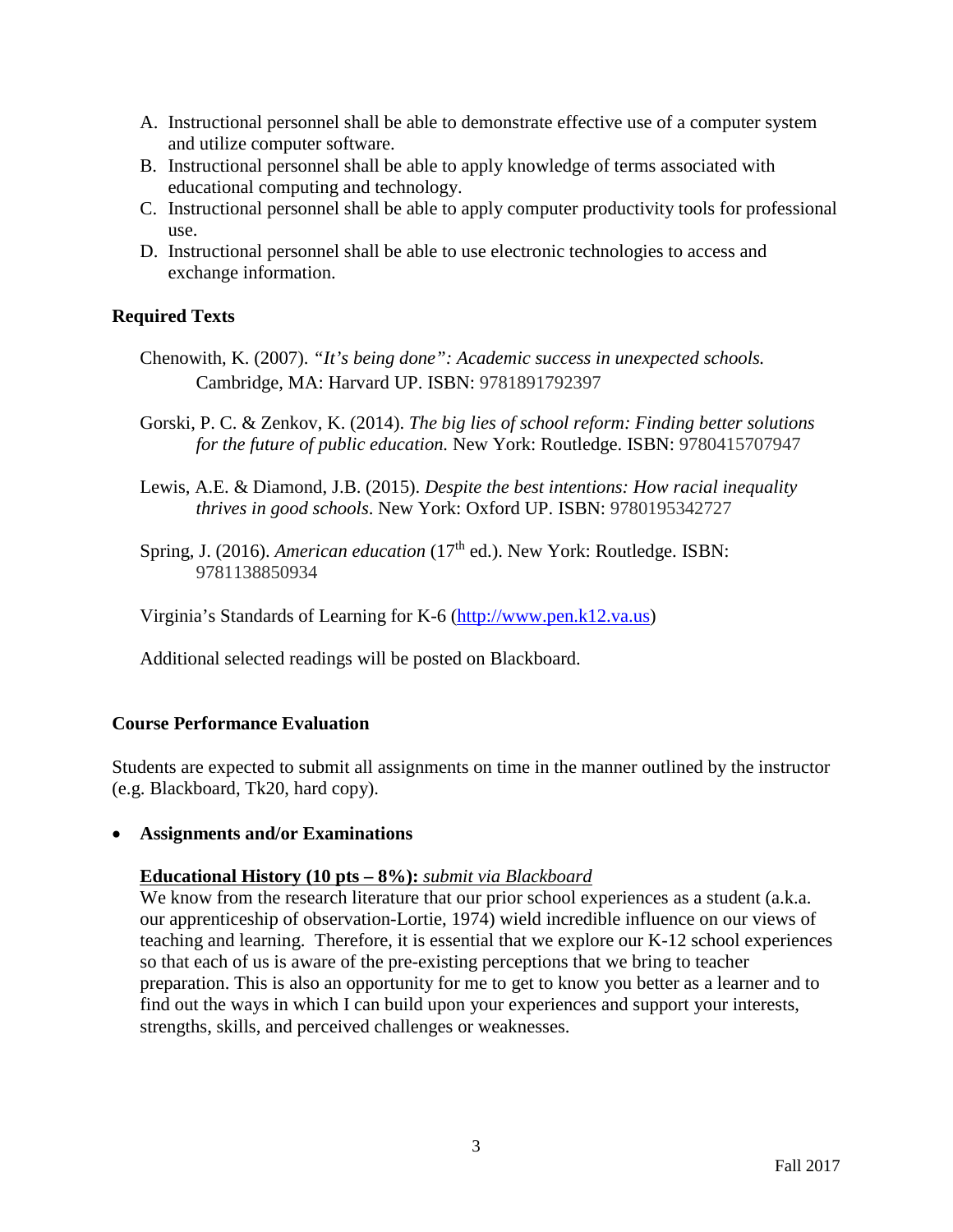Your Educational History should be 2-4 pages in length and should be an introspective summary/reflection on your memories of teaching/learning across your educational experiences:

- Elementary school
- Middle school
- High School
- College

Questions to guide your introspection and reflection can include:

- When was a time that you felt "seen" (Ayers, 2010) as individual or as a learner by an educator (e.g. teacher, coach, advisor, staff member, principal, professor, etc.)? Why? What did that person see that others did not?
- What strengths and strategies have you employed to be successful in your educational experiences? When was a time these strategies were not successful?
- What challenges have you encountered in your educational experiences? Why do you think you encountered them? What was the outcome?
- When was a time that you felt unseen/misunderstood/overlooked as an individual or as a learner by an educator (e.g. teacher, coach, advisor, staff member, principal, professor, etc.)? Why?

# **Beliefs Statement (30 points total – 23%):** *submit via Blackboard*

You will identify, develop, and refine your beliefs about what teaching and learning entails. These beliefs will likely to shift, grow, and deepen as you gain more experience in the classroom and deepen your knowledge of theory and practice. As we begin this program, we often aspire to something that we are not yet able to do or that we don't do consistently. This assignment serves as an initial tool to uncover what we think is best for teaching and learning and whether this is reflected in our actual teaching practice to support the acquisition of new knowledge and reflective examination of your own teaching practice.

Throughout the course, we will reflect on the prompts below and consider how they relate to one another. We will also take time to consider areas that intersect and sources of tension in your beliefs and preferred practices. You will create a blog that reflects how your thoughts are changing/evolving and we will revisit this to refine/expand your thoughts.

Your blog should include and your final Beliefs statement should address each of the following prompts:

- I believe that learning... (Week 1)
- I believe that teaching... (Week 1)
- I believe the purpose of schooling is... (Weeks  $2 \& 3$ )
- I believe my classroom is... (Weeks  $4 \& 5$ )
- I believe all my students are/they learn best when they... (Weeks  $6, 9, \& 10$ )
- I believe my students learn best when I... (Weeks 9-12)
- I believe community/family is/are... (Weeks 2, 3, 7  $\&$  8)
- I believe collaboration is . . (over course of semester)
- My professional goals as a teacher are… (over course of semester)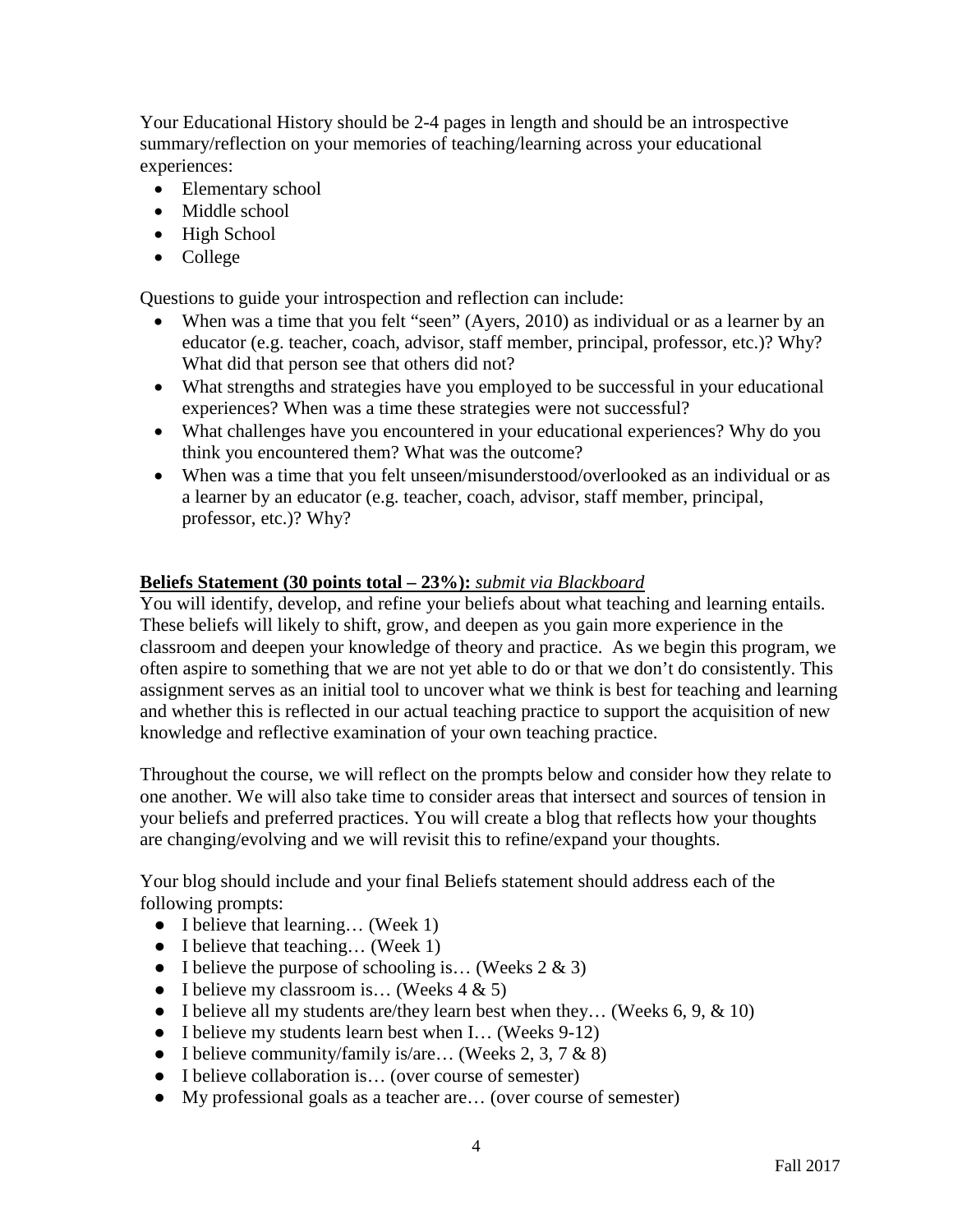Your blog serves as an evolving draft of your Beliefs Statement and you will submit and share entries of your blog so you can receive feedback from your colleagues and myself. Each submission is 5 points. Your ideas are expected to be "in progress" so questions and wonderings are acceptable for the following submission dates:

- **#1: 9/20 #2: 10/4**
- **#3: 10/18**
- **#4: 11/1 –** Which educational philosophies most resonate with you? Why?

Your final Beliefs Statement should draw upon ideas in your blog and other sources of reflective learning (e.g. exit slips) and be 5-6 pages in length. **This final assignment is due on 11/15 as an uploaded document (e.g. Word, PDF).** Links to your blog will NOT be accepted.

### **Community Mapping Activity & Presentation (18 pts – 14%):** *submit via Blackboard & physical presentation*

In your field experience school groups, you will complete a community mapping activity and presentation shared between EDUC 543 and this course. The purpose of this activity is to familiarize you with the myriad factors that influence students' daily school experiences and to provide a format for introducing your school to your peers.

In your field experience groups, you will research information and create a brief presentation (7-10 minutes max) that introduces us to the following aspects of your school that integrates the perspective, themes, and readings from this course:

- 1) a visual tour of both your school and the surrounding community
- 2) school description/demographics
- 3) community description/demographics
- 4) aspects of your school that make it unique
- 5) intersection of course readings/discussions with your school experiences.

It is highly suggested that your group considers the aspects of the ecological systems model (Bronfenbrenner, 1994) as you plan and conduct research and analyze the information gathered at your field experience site.

A rubric will be provided closer to the date of the presentation. The presentation can take any format that your group prefers. Be creative. Please be cognizant of taking pictures of children—any photographs need to be used only for the purposes of this assignment and not distributed/used in any other forum including social media.

# **Reflective Practitioner Paper – Performance Based Assessment (44 pts – 34%):** *submit via Blackboard*

In order to become reflective practitioners in classrooms that may represent a range of diversity in culture, religion, race, language, ability, gender, and socioeconomic class, candidates must reflect on a variety of professional issues that teachers confront in their day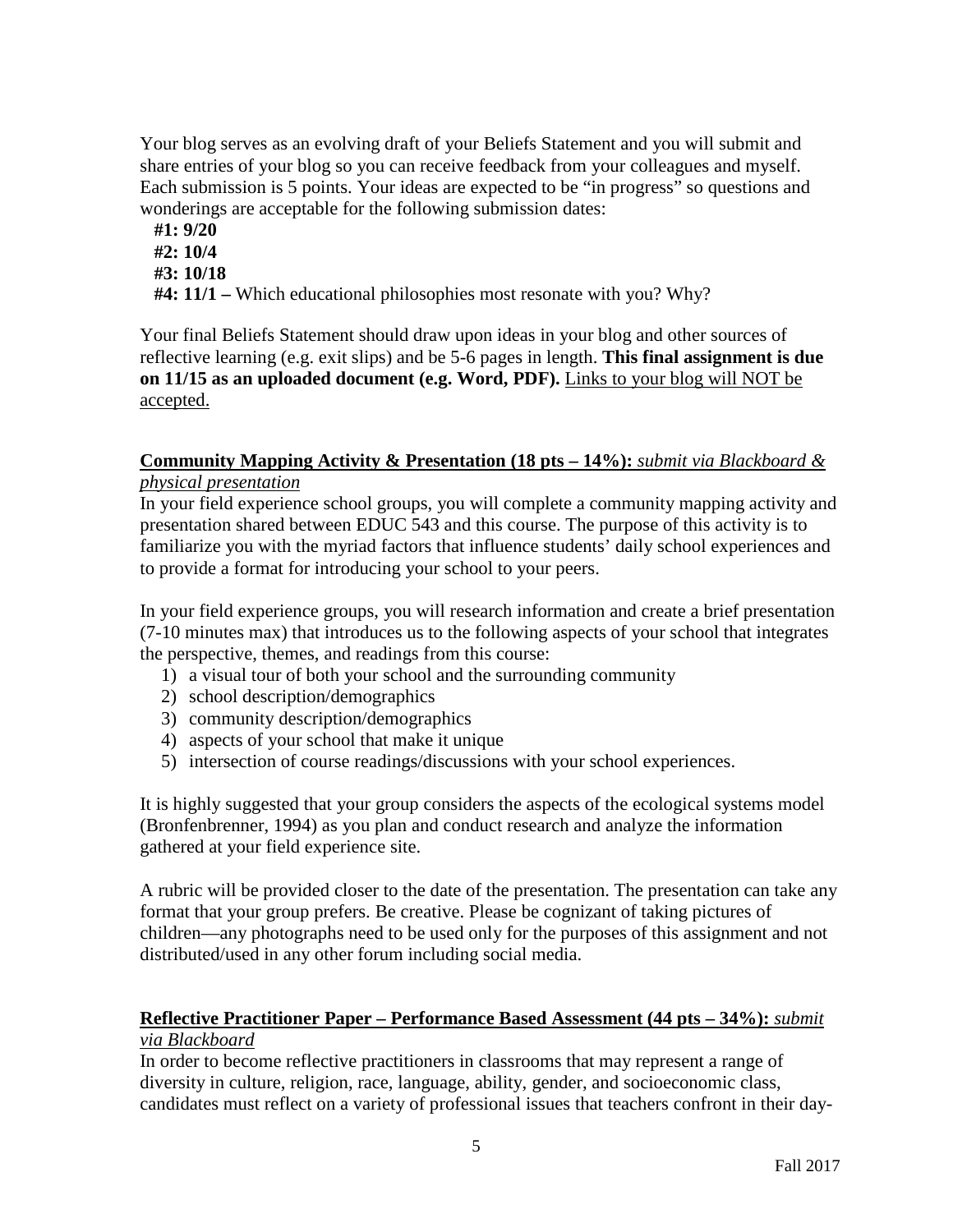to-day teaching as well as the broader educational and social context, which affects the work of the public school teacher. To this end, you will select and analyze a current issue/initiative/innovation around race and culture, gender equity, special education, social class, or language diversity that may be of particular interest or importance to you. You will relate this issue/initiative/innovation to historical and sociological trends/perspectives and reflect upon how this issue/initiative/innovation relates to your own experiences. A detailed task description and rubric is attached.

The process of brainstorming, research, and initial analysis of your issue/initiative/innovation will be supported in class:

- **10/18** information session with Education Librarian, Anne Melville, Fenwick Library 1014A
- **11/8** workshop session with draft of Reflective Practitioner Paper. Your participation in this workshop session with a working draft of your paper will be worth **4 points** of your Reflective Practitioner Paper.

# • **Other Requirements**

# **Participation (28 pts. – 21%)**

This course operates with the assumption that knowledge is socially constructed and the most meaningful learning opportunities are those where you have the opportunity to offer and explore diverse perspectives with peers. To do this it is expected that **you are on time and attend all scheduled classes outlined within the syllabus**.

Class participation is vitally important in a course such as this because certain concepts build over the course of the semester. Each class session we will have readings to discuss, ideas to unpack, and activities to do. Not participating will be reflected with a zero for the week and as an absence.

Absence from class to observe a religious holiday, to serve jury duty, or to participate in required military service, and medical emergencies are exceptions to the above policy. If you anticipate being absent for any of these reasons, please make arrangements at least 48 hours in advance. In addition, you are expected to be on time to class each week unless advance notice has been provided to the instructor.

Unexpected absences due to illness and family emergencies do occur from time to time. Please let me know within 24 hours as to the general nature of your unexpected absence. Missed participation can be made up if discussed with the instructor. **If I have to email you to ask you why you were absent in class that is considered an unexcused absence. Students with two or more absences will not receive credit for the course.**

Laptop and tablet use is permitted at the discretion of the instructor and for specific purposes as assigned in the class (e.g. small group work). Laptops will be closed during discussions,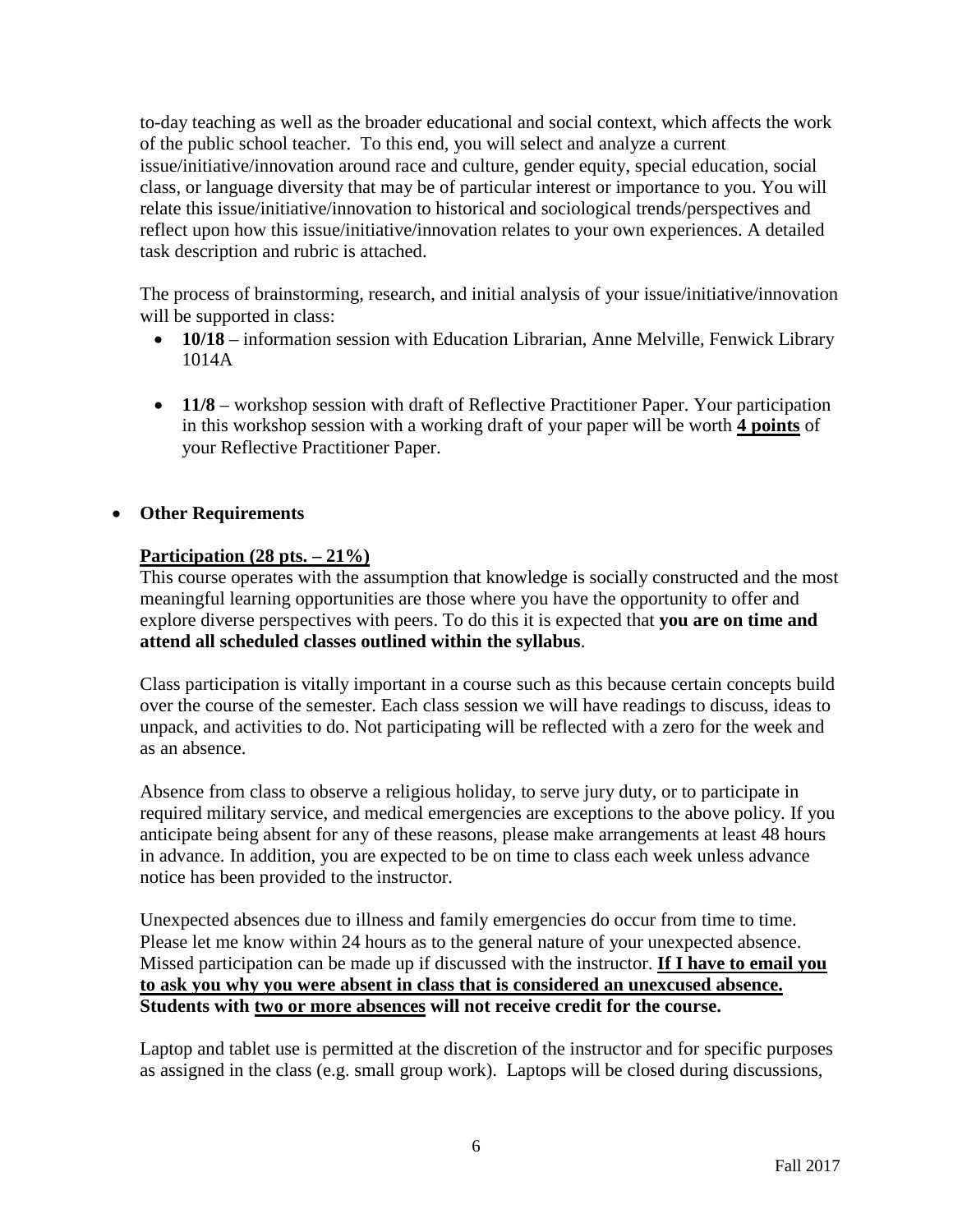lectures and other assignments in class which require your full attention. Cell phones must be turned off/silenced during class periods. Cell phones may be used during break.

**The professor reserves the right to modify or alter assignments, tasks, due dates, and other requirements during the duration of the course to maximize the learning experience.**

# *Candidate Dispositions Assessment (REQUIRED COMMON ASSESSMENT – link called "Self Assessment of Dispositions" in Assessment folder on Bb)*

Education professionals are held to high standards, both inside and outside of the classroom. Educators are evaluated on their behaviors and interactions with students, parents, other professionals, and the community at large. The behaviors observed reflect the dispositions held by education professionals at all stages in their careers, including as a candidate in CEHD's teacher licensure programs.

Dispositions reflect one's attitudes and deeply held beliefs. They can be positive (e.g., committed) or negative (e.g., apathetic). Dispositions are not directly "visible," but are inferred from one's actions. Throughout a candidate's program of study at Mason, s/he should demonstrate behaviors that reflect positive dispositions befitting a professional. Dispositions are assessed multiple times during the teacher education program. Growth in one's dispositions is developmental and can be informed through instruction, experience, and reflection. A single occurrence of dispositional issues might be due to a lack of understanding of the disposition and expectations of appropriate behaviors. It is important that an assessor rely on observations of candidate behaviors when assessing dispositions. Assessment of dispositions should not be used as a punitive action, but as an instructional tool to address developmental gaps or clarify the overt actions being assessed for each dimension of the disposition.

#### *Weekly activities and discussion*

#### Activities

In addition to the readings, you may be asked to watch a video, collect information, or explore other online resources prior to class. Guiding question(s) or tasks related to the readings and these resources will be posted to establish a purpose for reading. These guiding questions or activities will be directly related to discussion for the session. Activities may require you to respond to a specific question, create a representation of ideas from the reading (e.g. concept map, picture), or analyze a piece of text or student work based on your understandings of the readings and other resources.

The products of these activities support learning in class meetings. Additionally, classroom activities may include simulations, debates, book club meetings, examination of student work, and quickwrites.

# Discussion Guidelines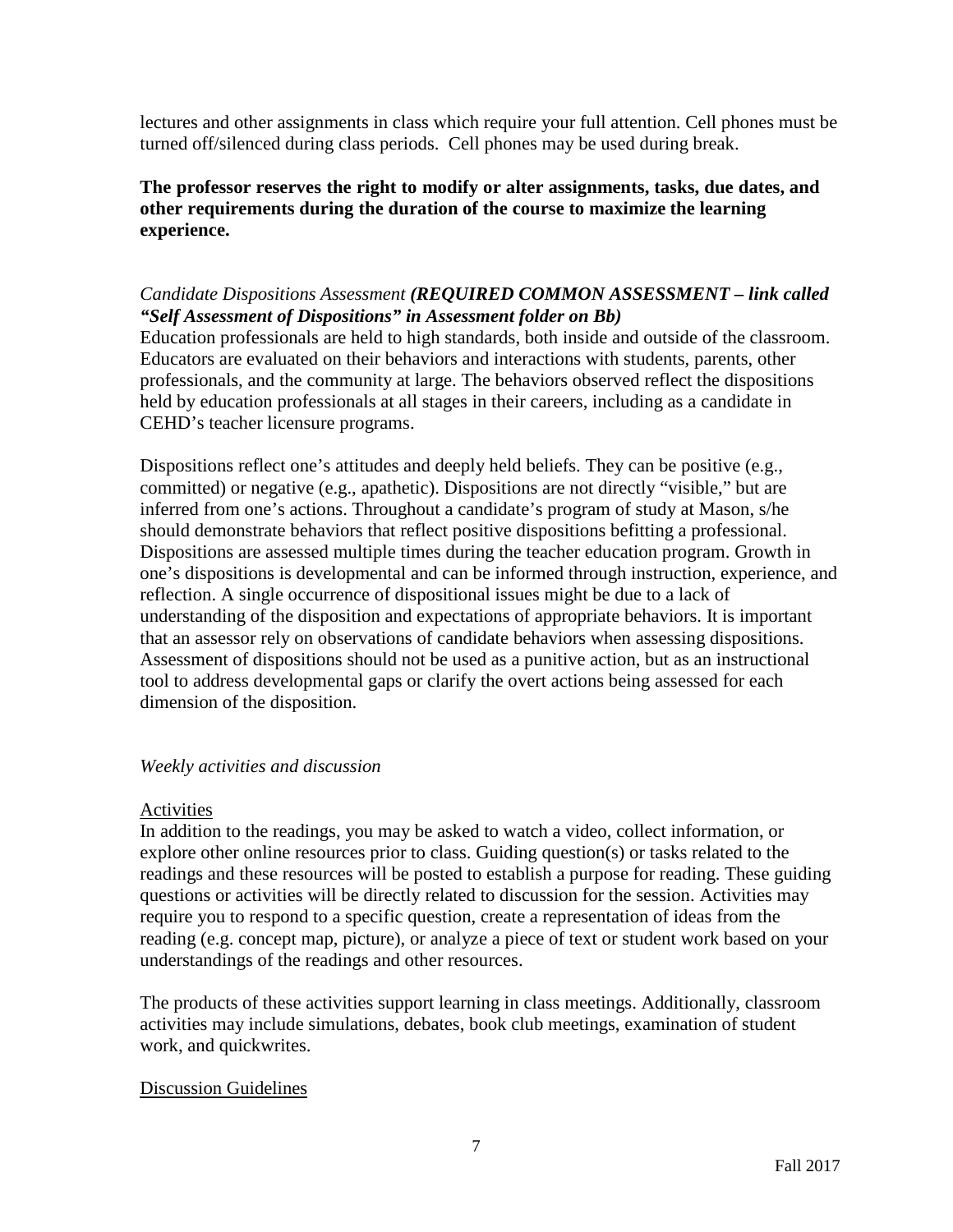Different discussion structures will be organized to maximize participation and community building. This includes partners, small groups, and whole class discussion. You will be responsible for participating in discussion according to the expectations and norms decided upon on the first day of class. These expectations and norms will also apply for online discussion as dictated by our schedule.

### Exit Slips

At the end of each class meeting, you will complete an Exit Slip that details your current thinking on the questions and/or topics given our readings, activities, and discussion. The Exit Slip entry is to help you process your learning and to provide me insight into your developing understanding and perspectives. These entries can also be used to support your reflection and writing of your Beliefs Statement. Additionally, your entry will also help me to adjust instruction and/or provide direct support for our next session or ongoing assignments. **These entries will only be read by the instructor**. It is expected that your response is brief, but connected to your discussion responses, the readings and activities in relationship to your evolving/changing thinking on the relationships between the historical, philosophical, and sociological foundations of education, educational initiatives and policies, and roles, responsibilities, and laws that pertain to students and teachers.

| Course<br><b>Outcomes</b> | <b>Requirements &amp; Assignments</b>            | <b>Points</b>  | Percentage<br>of Grade | <b>Due Date</b>                             |
|---------------------------|--------------------------------------------------|----------------|------------------------|---------------------------------------------|
| 1, 2, 3                   | Participation                                    | 28             | 21%                    | Weekly                                      |
| 1                         | <b>Educational History</b>                       | 10             | 8%                     | 9/6                                         |
| 1                         | <b>Beliefs Statement Blog</b>                    | 30             | 23%                    | blog entries: $9/20$ ,<br>10/4, 10/18, 11/1 |
|                           |                                                  |                |                        | Final: 11/15                                |
| 1, 2                      | <b>School Community Mapping</b><br>Presentations | 18             | 14%                    | 10/30                                       |
| 1, 2, 3                   | <b>Reflective Practitioner Paper (PBA)</b>       | $\overline{4}$ | 34%                    | draft: $11/8$                               |
|                           |                                                  | 40             |                        | final: $12/6$                               |
|                           | <b>TOTAL</b>                                     | 130            |                        |                                             |

# • **Course Performance Evaluation Weighting**

# • **Grading**

At George Mason University course work is measured in terms of quantity and quality. A credit normally represents one hour per week of lecture or recitation or not fewer than two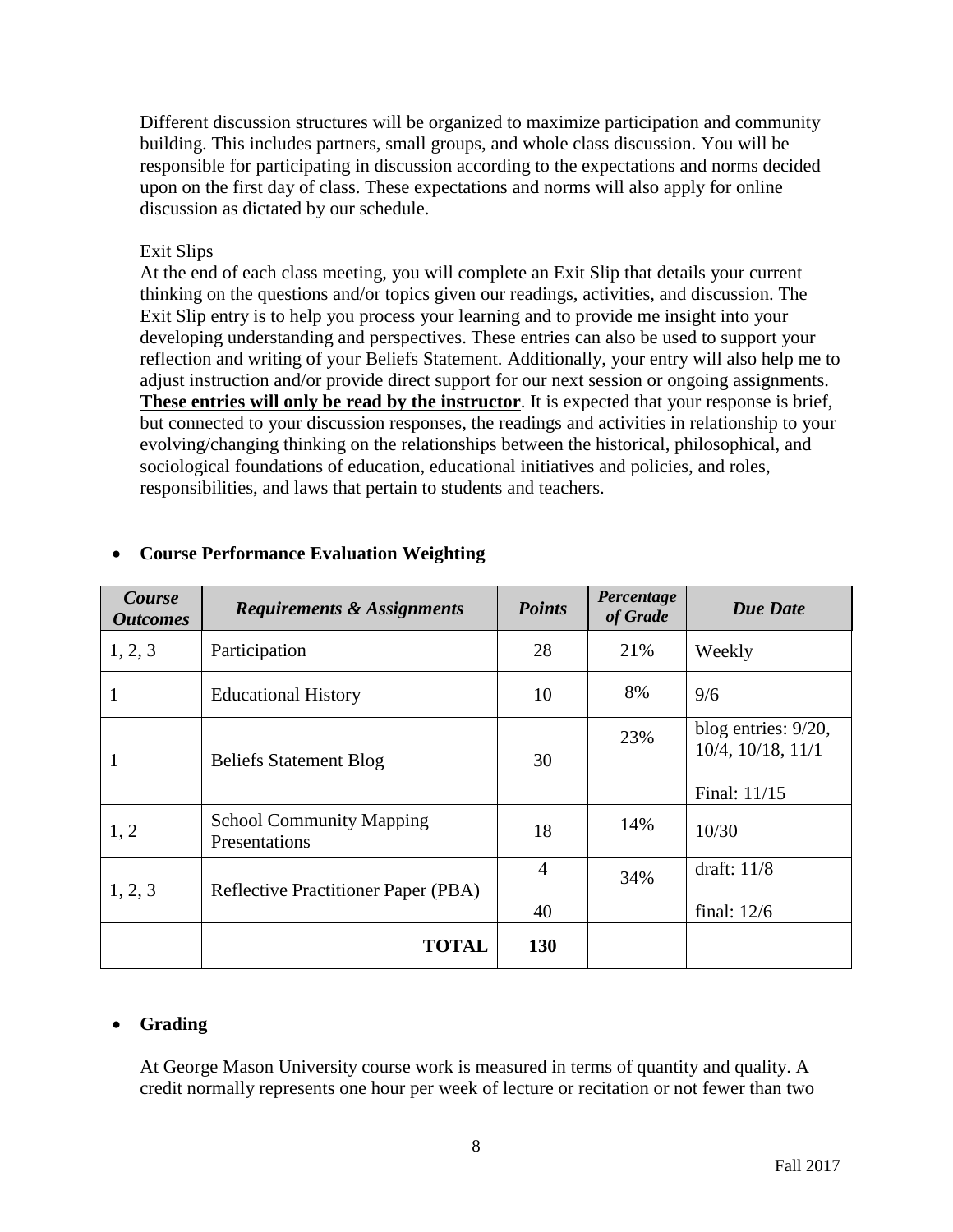hours per week of laboratory work throughout a semester. The number of credits is a measure of quantity. The grade is a measure of quality. The university-wide system for grading graduate courses is as follows:

| <b>Grade</b> | <b>GRADING</b> | <b>Grade Points</b> | <b>Interpretation</b>                                                         |
|--------------|----------------|---------------------|-------------------------------------------------------------------------------|
| $A+$         | $=100$         | 4.00                |                                                                               |
| $\mathbf{A}$ | 94-99          | 4.00                | Represents mastery of the subject through<br>effort beyond basic requirements |
| $A -$        | 90-93          | 3.67                |                                                                               |
| $B+$         | 85-89          | 3.33                | Reflects an understanding of and the ability to                               |
| B            | 80-84          | 3.00                | apply theories and principles at a basic level                                |
| $\Gamma^*$   | 70-79          | 2.00                | Denotes an unacceptable level of                                              |
| $F^*$        | <69            | 0.00                | understanding and application of the basic                                    |
|              |                |                     | elements of the course                                                        |

*\*Remember: A course grade less than B requires that you retake the course.*

**Note: "C" is not satisfactory for a licensure course; "F" does not meet requirements of the Graduate School of Education**

# **APA format:**

All written papers are **expected to be double-spaced, with 1" margins, and in 12-point font** (Times New Roman, Calibri, or Arial). **APA format is expected**. If you do not have a  $6<sup>th</sup>$ Edition APA manual, please use the APA website [\(http://www.apastyle.org/\)](http://www.apastyle.org/) or the OWL at Purdue as a resource [\(http://owl.english.purdue.edu/owl/resource/560/01/\)](http://owl.english.purdue.edu/owl/resource/560/01/).

**\*Please Note:** The GMU Writing Center offers online support via email. They will provide feedback on your writing within one hour. Graduate and professional writing can be difficult; I encourage you to take advantage of this service. [http://writingcenter.gmu.edu/?page\\_id=177](http://writingcenter.gmu.edu/?page_id=177)

# **Late work policy:**

It is expected that all class assignments will be submitted on time to the correct location: **late assignments will not receive full credit**. All assignments must be submitted via **Blackboard** on the due date stated within the syllabus (see below) prior to class. If extraordinary circumstances prevent you from submitting your work in a timely manner, **it is your responsibility to contact the instructor as soon as possible after the circumstances occur and make arrangements to complete your work.** It is up to the discretion of the instructor to approve the late/makeup work. Assignments turned in late without prior communication will receive an automatic deduction of one letter grade making the highest possible score equivalent to 80% (B).

# **Revise & Resubmit:**

If a student submits an assignment that may indicate limited understanding or confusion about the content as indicated by scoring on the assignment rubric, the instructor may request for a student to revise and resubmit the assignment based on feedback. This is an opportunity for a student to clarify understanding of the content and demonstrate growth. In most cases, the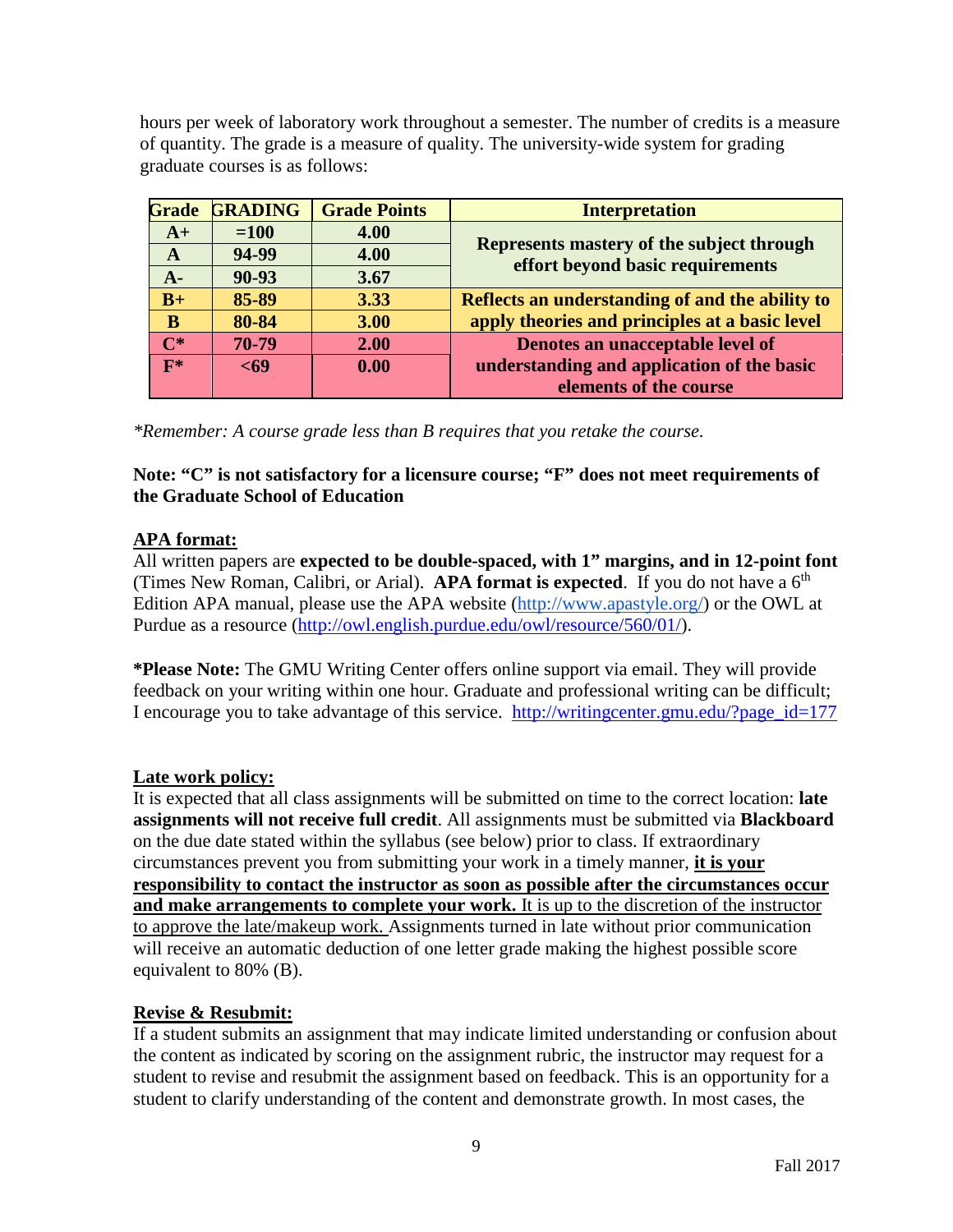original assignment and revision will be averaged for a new final grade. The instructor will communicate with the student to determine a reasonable timeframe within which to complete the revision.

## **Professional Dispositions**

Students are expected to exhibit professional behaviors and dispositions at all times.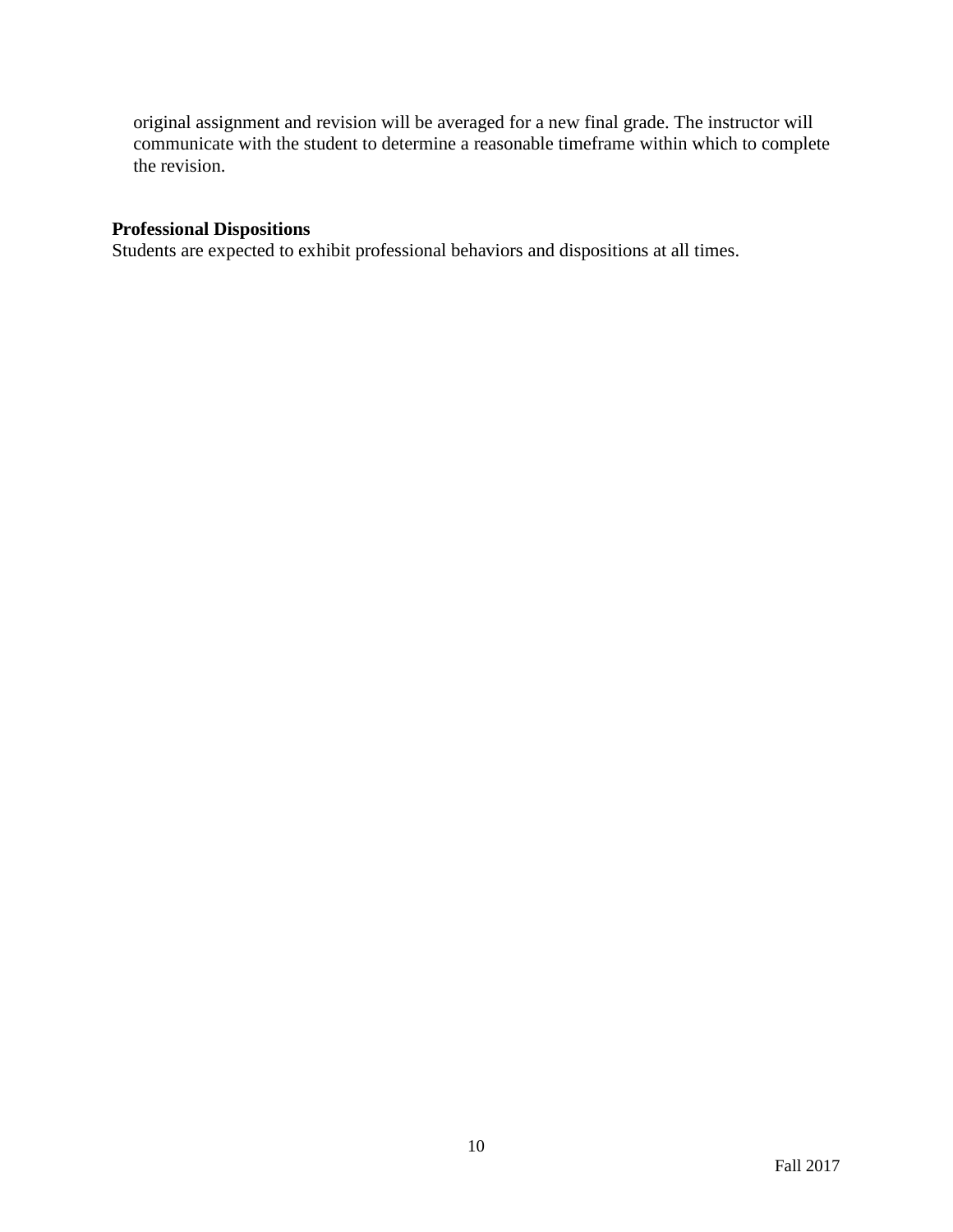# **Class Schedule**

Note: Faculty reserves the right to alter the schedule as necessary, with notification to students.

| Week           | <b>Date</b> | <b>Guiding Questions/Topics</b>                                                                                                                                         | <b>Readings/Assignments Due</b>                                                        |
|----------------|-------------|-------------------------------------------------------------------------------------------------------------------------------------------------------------------------|----------------------------------------------------------------------------------------|
|                | 8/30        | What does foundations of education<br>mean?<br>Who are we as individuals?<br>Who are we as future teachers?                                                             | Bb: Willing to Be Disturbed<br>Ayers (2010) "Seeing the Student"<br>Watson $(2012)$    |
| $\overline{2}$ | 9/6         | What are the purposes of school?<br>Who decides what purposes school<br>serves?<br>*Historical/political<br>*Social                                                     | Spring, Ch. 1 & 2<br>DTBI, Introduction<br><b>DUE: Educational history</b>             |
| 3              | 9/13        | What are the purposes of school?<br>Who decides what purposes school<br>serves?<br>*Economic<br>*Considering Class                                                      | Spring, Ch. 4<br>Chenoweth, Introduction through<br>Ch. 2<br>Lareau $(2002)$           |
| $\overline{4}$ | 9/20        | Who are our students and how are<br>they different from/alike each other,<br>us, and peers from decades past?<br>*Considering Race, Gender, and<br><b>Special Needs</b> | Spring, Ch. 5<br>DTBI, Ch. 2<br>Bb Readings- jigsaw<br>DUE: Beliefs statement blog #1  |
| 5              | 9/27        | Who are our students and how are<br>they different from/alike each other,<br>us, and peers from decades past?<br><i>*Global migration</i><br>*Poverty                   | Spring, Ch. 6<br>Big Lies, Ch. 1 & 10<br><b>Bb</b> Readings                            |
| 6              | 10/4        | For whom does school 'work'?<br>For whom does school not work?                                                                                                          | Spring Ch. 3<br>DTBI, Ch. 3<br><b>Resnick</b> (1995)<br>DUE: Beliefs statement blog #2 |
| $\overline{7}$ | 10/11       | What are the major federal, state,<br>and local policies impacting schools<br>today?                                                                                    | Big Lies, Ch. 9<br>DTBI, Ch. 4<br>Chenoweth, Ch. 4                                     |
| 8              | 10/18       | What are the major federal, state,<br>and local policies impacting schools<br>today?                                                                                    | DTBI, Ch. 5<br><b>Bb</b> Readings                                                      |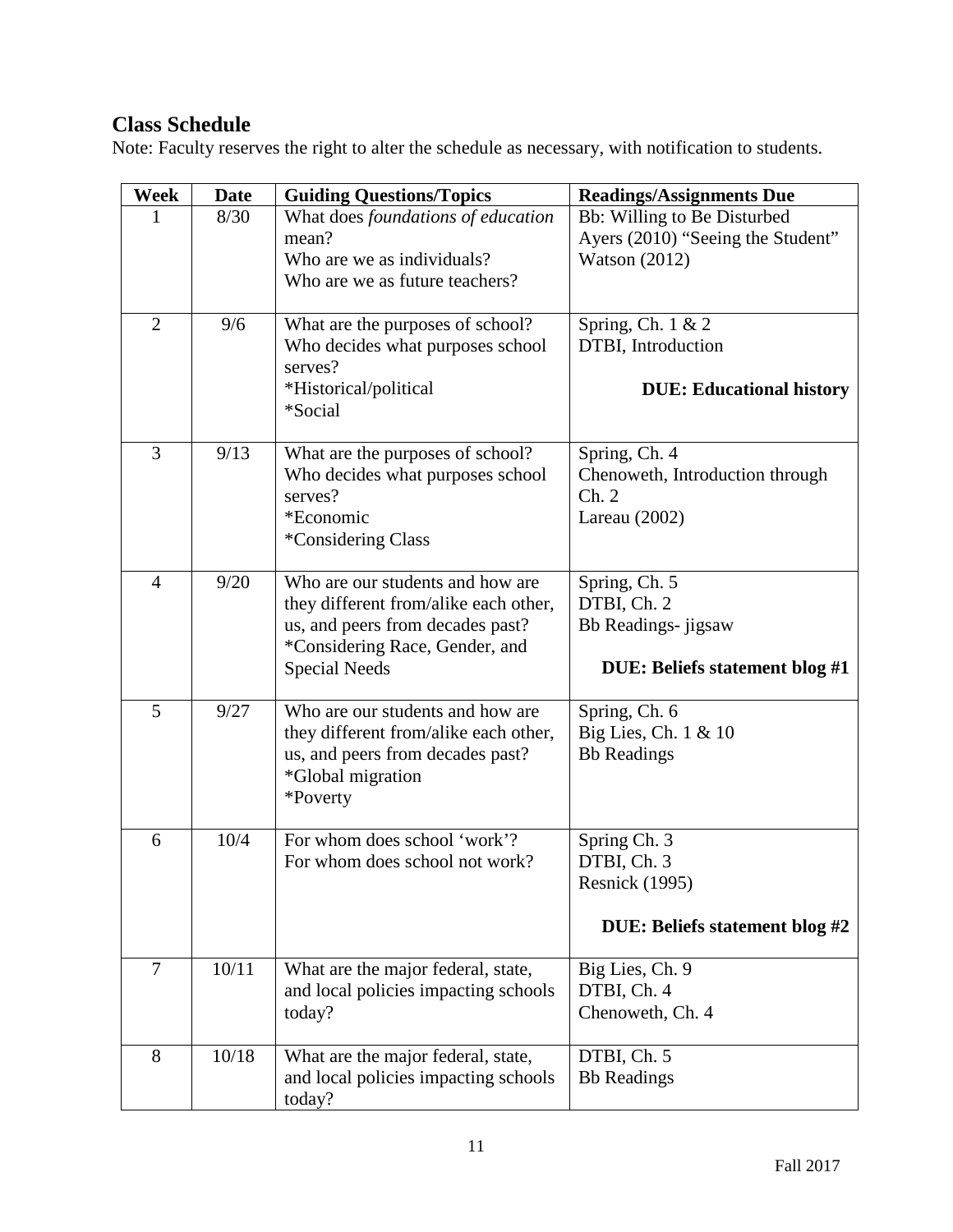|    | Fenwick |                                                                                  | DUE: Beliefs statement blog #3                |
|----|---------|----------------------------------------------------------------------------------|-----------------------------------------------|
|    |         |                                                                                  |                                               |
|    | Library |                                                                                  |                                               |
|    | Room    |                                                                                  | Information session with Anne                 |
|    | 1014A   |                                                                                  | Melville, Education Librarian                 |
|    |         |                                                                                  |                                               |
| 9  | 10/25   | How should students be taught?                                                   | Chenoweth Ch. 7                               |
|    |         |                                                                                  |                                               |
|    |         |                                                                                  | Bb Philosophies readings:                     |
|    |         |                                                                                  | Noddings (care)                               |
|    |         |                                                                                  | Adler (perennialism)                          |
|    |         |                                                                                  | • Montessori (constructivism)                 |
|    |         |                                                                                  | Skinner (behaviorism)                         |
|    |         |                                                                                  | • Dewey (pragmatism)                          |
|    |         |                                                                                  | • Freire (critical pedagogy)                  |
|    |         |                                                                                  | Gay (Culturally Responsive                    |
|    |         |                                                                                  |                                               |
|    |         |                                                                                  | Teaching)                                     |
|    |         |                                                                                  |                                               |
|    | 10/30   | <b>School Community Mapping Activity Presentations DUE</b><br>Krug Hall 7 4:30pm |                                               |
| 10 | 11/1    | How should students be taught?                                                   | Spring, Ch. 7                                 |
|    |         | *multiculturalism & multilingualism                                              | Big Lies, Ch. 5                               |
|    |         |                                                                                  | Bb readings:                                  |
|    |         |                                                                                  | <b>ASCD: Bilingual Education</b><br>$\bullet$ |
|    |         |                                                                                  | link                                          |
|    |         |                                                                                  | Delpit (1988) OR Harper & de                  |
|    |         |                                                                                  | Jong (2004)                                   |
|    |         |                                                                                  |                                               |
|    |         |                                                                                  | DUE: Beliefs statement blog #4                |
| 11 | 11/8    | What is most important for our                                                   | Big Lies, Ch. 4                               |
|    |         | students to learn?                                                               | Chenoweth Ch. 14                              |
|    |         |                                                                                  | <b>Bb</b> Readings                            |
|    |         |                                                                                  |                                               |
|    |         |                                                                                  | <b>DUE: draft of Reflective</b>               |
|    |         |                                                                                  | <b>Practitioner Paper (for class</b>          |
|    |         |                                                                                  | workshop)                                     |
|    |         |                                                                                  |                                               |
| 12 | 11/15   | What is the best evidence of student                                             | Big Lies, Ch. $2 \& 6$                        |
|    |         | learning?                                                                        | Chenoweth Ch. 16                              |
|    |         | What is the best evidence of teacher                                             | DTBI, Ch. 6                                   |
|    |         | success?                                                                         | Bb readings                                   |
|    |         |                                                                                  |                                               |
|    |         |                                                                                  | <b>DUE: Beliefs statement final</b>           |
|    |         |                                                                                  |                                               |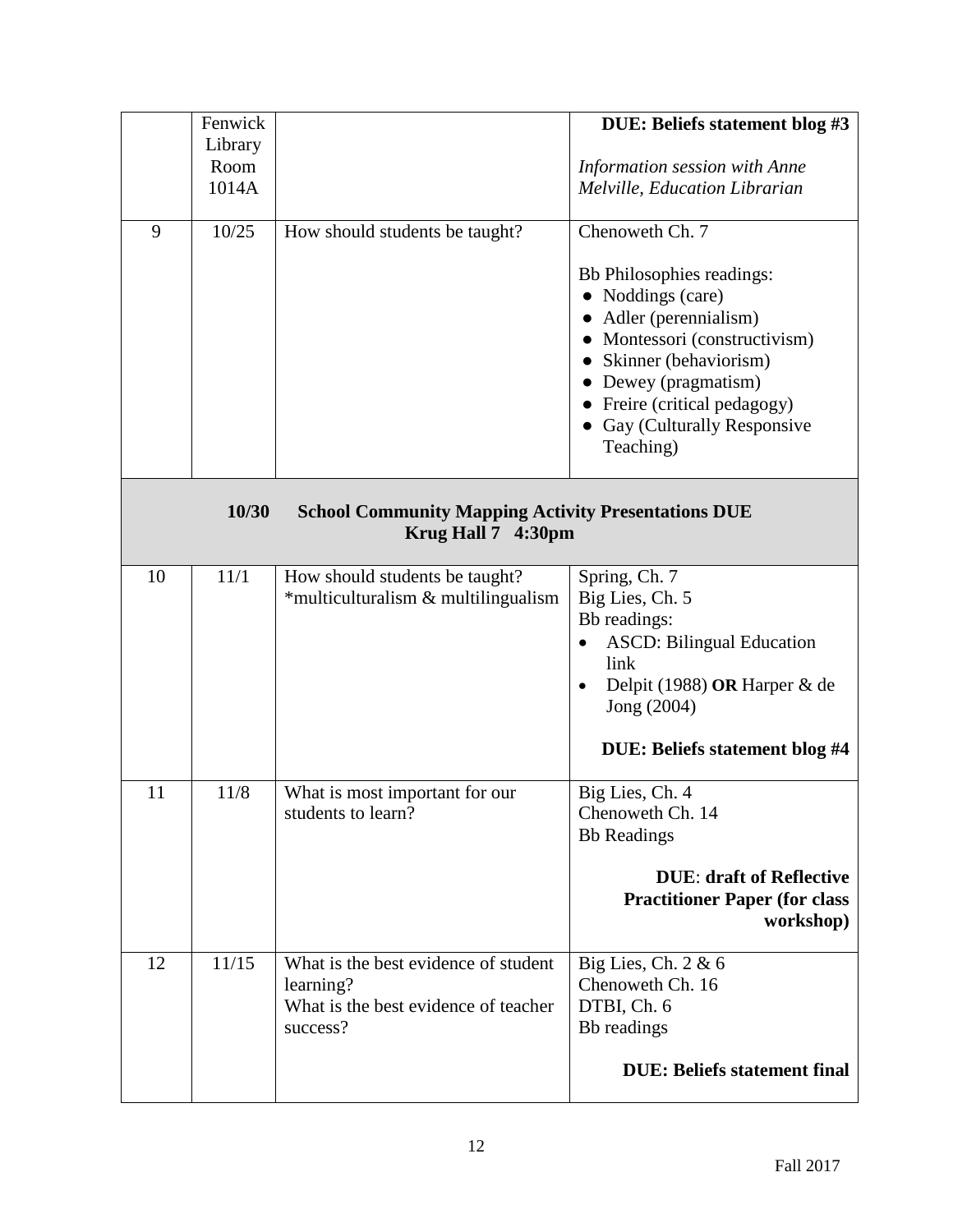|    | <b>THANKSGIVING BREAK</b><br>11/22 |                                                                                                        |                                                                                                                                                               |  |
|----|------------------------------------|--------------------------------------------------------------------------------------------------------|---------------------------------------------------------------------------------------------------------------------------------------------------------------|--|
| 13 | 11/29                              | Who are we as future teachers?<br>How do we organize to best serve<br>our students and our profession? | Spring, Ch 10<br><b>Chenoweth Conclusion</b><br>Big Lies: Ch. 7                                                                                               |  |
| 14 | 12/6                               | What are the most pressing issues<br>with which we must be concerned as<br>future teachers?            | Bb readings (Students' Choice<br><i>topic</i> )<br>Dr. Zenkov will be a guest<br>speaker $7:20-8:20$ pm<br><b>DUE: Reflective Practitioner</b><br>Paper (PBA) |  |

# **Core Values Commitment**

The College of Education and Human Development is committed to collaboration, ethical leadership, innovation, research-based practice, and social justice. Students are expected to adhere to these principles: **<http://cehd.gmu.edu/values/>**.

# **GMU Policies and Resources for Students**

# *Policies*

- Students must adhere to the guidelines of the Mason Honor Code (see [http://oai.gmu.edu/the-mason-honor-code/\)](http://oai.gmu.edu/the-mason-honor-code/).
- Students must follow the university policy for Responsible Use of Computing (see [http://universitypolicy.gmu.edu/policies/responsible-use-of-computing/\)](http://universitypolicy.gmu.edu/policies/responsible-use-of-computing/).
- Students are responsible for the content of university communications sent to their Mason email account and are required to activate their account and check it regularly. All communication from the university, college, school, and program will be sent to students **solely** through their Mason email account.
- Students with disabilities who seek accommodations in a course must be registered with George Mason University Disability Services. Approved accommodations will begin at the time the written letter from Disability Services is received by the instructor (see [http://ods.gmu.edu/\)](http://ods.gmu.edu/).
- Students must follow the university policy stating that all sound emitting devices shall be silenced during class unless otherwise authorized by the instructor.

*Campus Resources*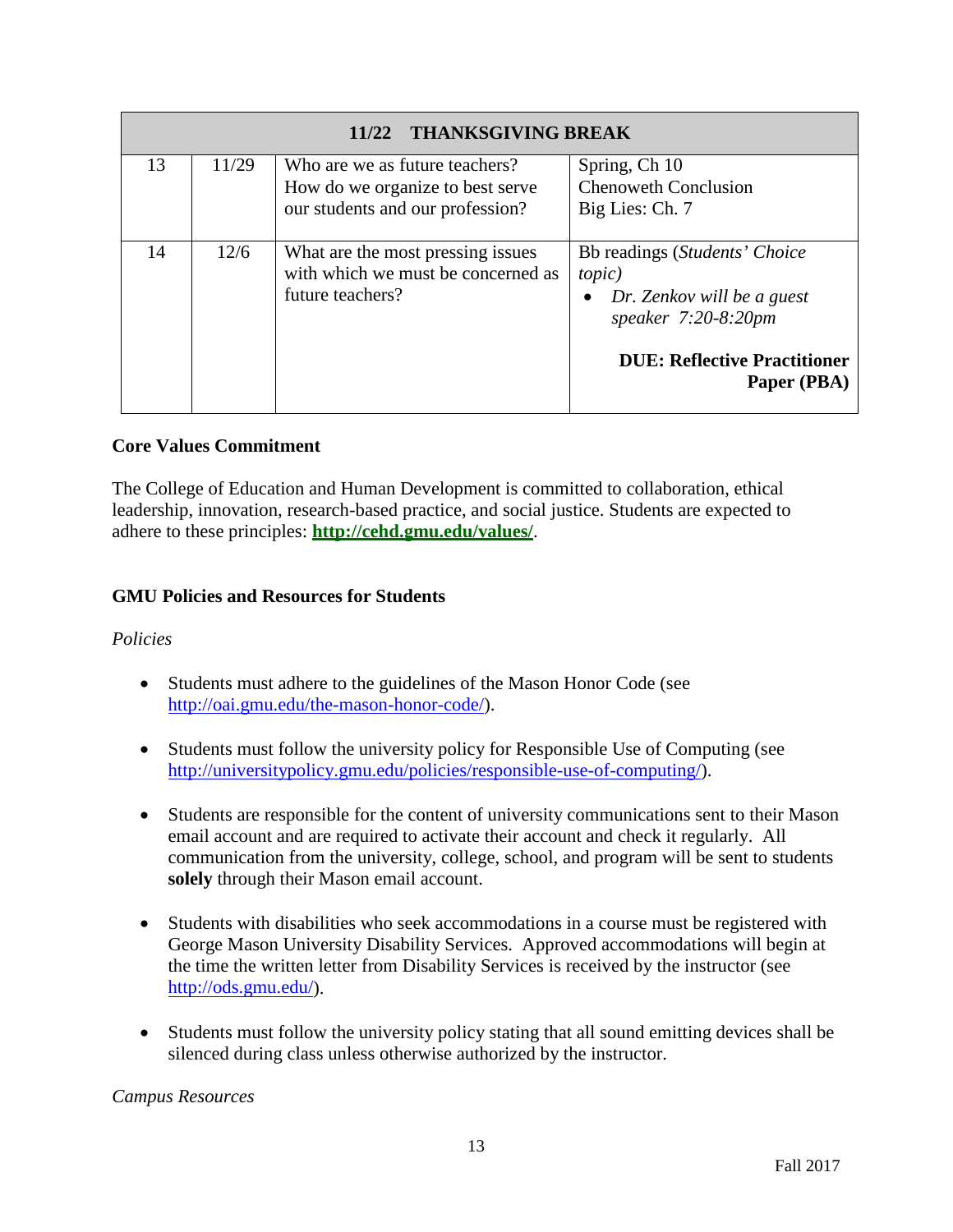- Support for submission of assignments to Tk20 should be directed to  $tk20$ help@gmu.edu or [https://cehd.gmu.edu/aero/tk20.](https://cehd.gmu.edu/aero/tk20) Questions or concerns regarding use of Blackboard should be directed to [http://coursessupport.gmu.edu/.](http://coursessupport.gmu.edu/)
- For information on student support resources on campus, see <https://ctfe.gmu.edu/teaching/student-support-resources-on-campus>

**For additional information on the College of Education and Human Development, please visit our website [https://cehd.gmu.edu/.](https://cehd.gmu.edu/)**

# **IMPORTANT INFORMATION FOR LICENSURE COMPLETION**



College of Education and Human Development Accreditation and Program Improvement 4400 University Dr MS 6C13, Fairfax, VA 22030 Phone: (703) 993-5290 Fax: (703) 993-5701

# **Memo:**

**To:** all CEHD students seeking student teaching internships in spring 2018 and forward **From:** Jeff Davis, Director of Educator Preparation, CEHD **Re:** Internship application requirements **Date:** May 1, 2017

Students – please note the following requirements for Spring 2018 internship applications. **No extensions to the application deadlines will be given for missing/incorrect/failing test scores, missing endorsements, or missing/incorrect CPR/AED/First Aid certifications**.

# **Student Clinical Practice: Internship Application Requirements**

# **TESTING**

Since 2015, internship applications must include **all** official and passing test scores must be submitted and in the Mason system (i.e. Banner/PatriotWeb) by the internship application deadline. Allow a **minimum** of six weeks for official test scores to arrive at Mason. Testing too close to the application deadline means scores will not arrive in time and the internship application will not be accepted.

For Spring 2018 internships, this means that the latest you could test in time for scores to be reported to Mason by September 15th is **August 1st**.

# **Required tests:**

1 Praxis Core Academic Skills for Educators Tests (or qualifying substitute)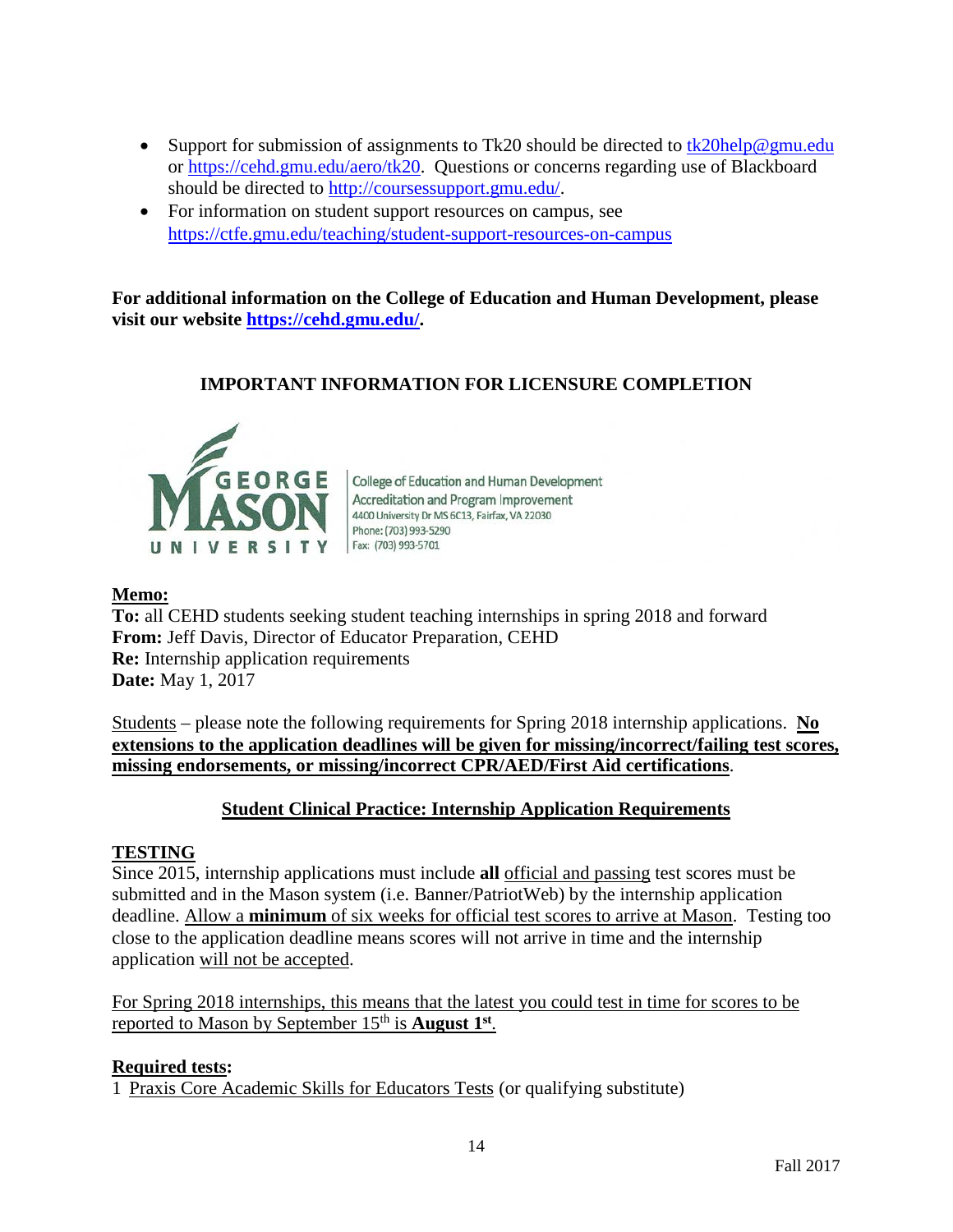# 2 VCLA

- 3 RVE (specific programs only…see link below)
- 4 ACTFL (Foreign Language only…unofficial scores are acceptable *for this test only*)
- 5 Praxis II (content knowledge exam in your specific endorsement area)

For details, please check<http://cehd.gmu.edu/teacher/test/>

# **ENDORSEMENTS**

Please note that ALL endorsement coursework must be completed, with all transcripts submitted and approved by the CEHD Endorsement Office, prior to the internship application deadline. Since the internship application must be submitted in the semester prior to the actual internship, please make an appointment to meet with the Endorsement Specialist and plan the completion of your Endorsements accordingly.

# **CPR/AED/First Aid** – **NEW hands-on training required for licensure!**

Due to a recent change in Virginia law, effective July 1, 2017, all new license applications and license renewals must include verification that "hands-on" First Aid/CPR/AED training was completed. This means that applications for spring 2018 internships must also include verification of completing "hands-on" training. After June 30, 2017, the online training will no longer be accepted.

Emergency First Aid, CPR, and Use of AED Certification or Training requirement must be submitted and in the Mason system (i.e. Banner/PatriotWeb) by the application deadline. Students must submit one of the "acceptable evidence" documents listed at <http://cehd.gmu.edu/teacher/emergency-first-aid> to the CEHD Educator Preparation Office. In order to have the requirement reflected as met in the Mason system, documents can be scanned/e-mailed to [internsh@gmu.edu](mailto:internsh@gmu.edu) or dropped-off in Thompson Hall, Suite 1700.

# **DYSLEXIA AWARENESS TRAINING – NEW requirement for licensure!**

Effective July 1, 2017, every person seeking initial licensure or renewal of a license shall complete awareness training, provided by VDOE, on the indicators of dyslexia, as that term is defined by the board and regulations, and the evidence-based interventions and accommodations for dyslexia. The training module is located at

[http://www.doe.virginia.gov/teaching/licensure/dyslexia-module/story.html.](http://www.doe.virginia.gov/teaching/licensure/dyslexia-module/story.html)

Similar to the Child Abuse Prevention Module, students will need to save and print out the completion certificate at the end of the module.

# **BACKGROUND CHECKS/FINGERPRINTING**

All local school systems require students to complete a criminal background check through their human resources office (not through George Mason University) **prior to beginning the internship**. Detailed instructions on the process will be sent to the student from either the school system or Mason.

When applying for their background check/fingerprinting, students are **strongly advised** to disclose any/all legal incidents that may appear on their records. School divisions can and will withhold internship placement if discrepancies are found between a student's disclosure and their official judicial record. Students must assume the risk that classes may be deferred and their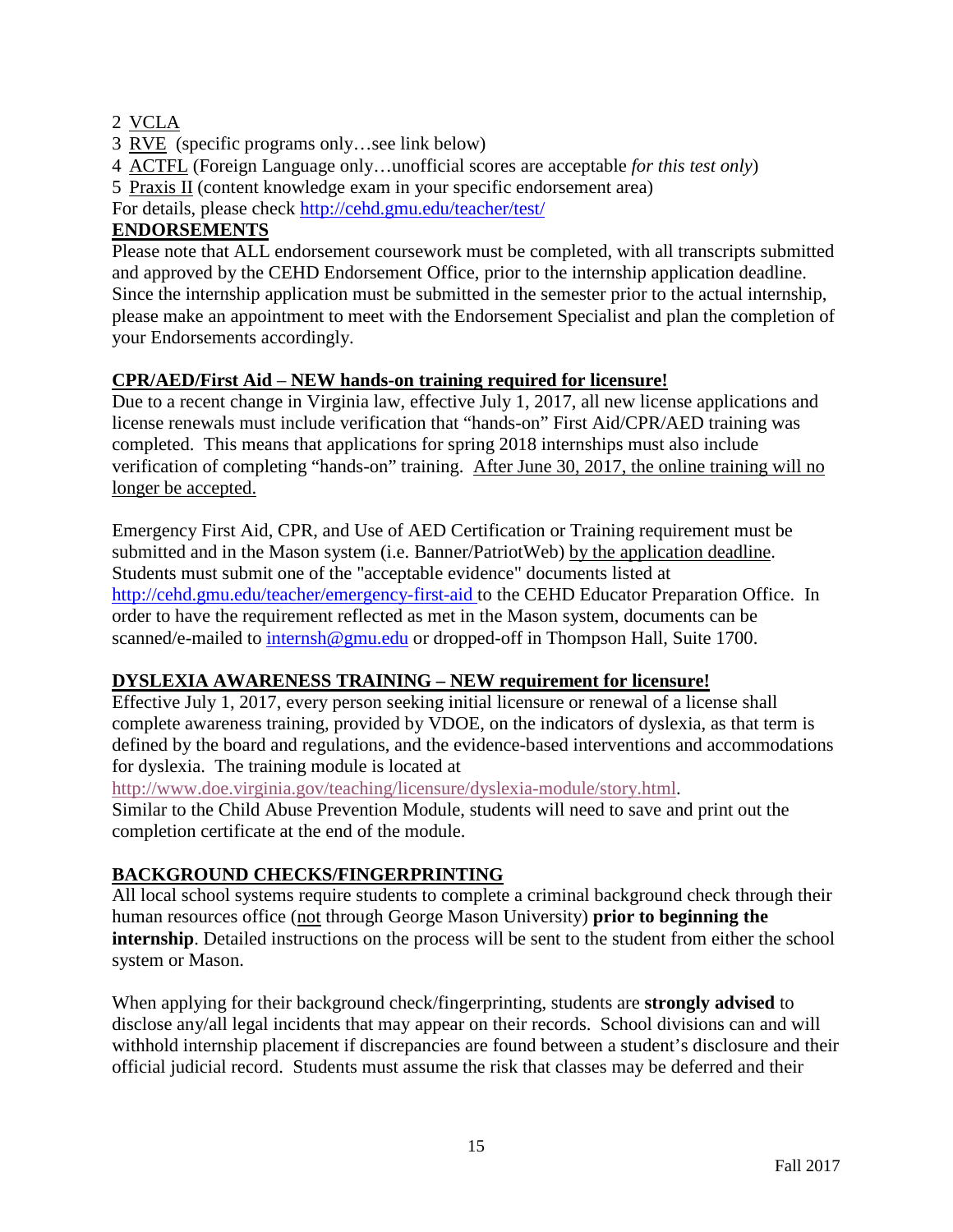program progress delayed or altered due to the individual severity of notations on such a check and review by individual agencies.

# **PLEASE NOTE:**

Your G# must be clearly noted (visible and legible) on the face of any  $\&$  all documents that you submit.

# **APPLICATION**

The internship application can be downloaded at [http://cehd.gmu.edu/teacher/internships-field](http://cehd.gmu.edu/teacher/internships-field-experience)[experience](http://cehd.gmu.edu/teacher/internships-field-experience)

# **DEADLINES**

**Spring 2018 internship application deadline:** 

- \* Traditional Internship: *September 15, 2017*
- **\*** On-the Job Internship: *November 1, 2017*

If you have any questions about the above requirements, **don't wait** - please contact your advisor or the Clinical Practice Specialist at [internsh@gmu.edu](mailto:internsh@gmu.edu) Please be sure to include your G# and program/content area information in your email.

This communication to you, including all requirements and deadlines, will be referenced upon receipt of any request for application deadline extension.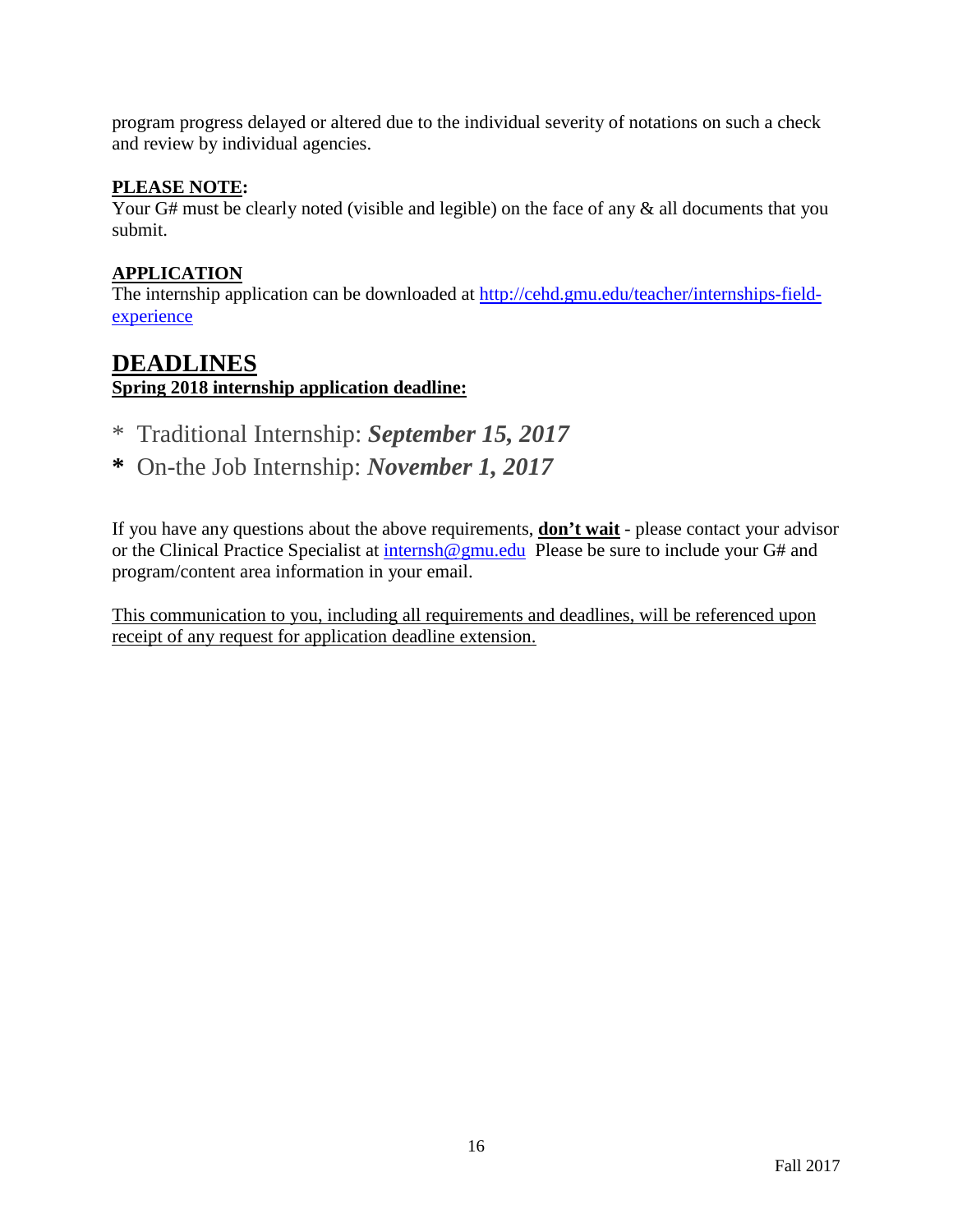# **Reflective Practitioner Paper (PBA)**

"A large part of the problem [of the achievement gap] is that many educators do not understand what it means to engage in educational practices that promote equity. Equity involves more than simply ensuring that children have equal access to education. Equity also entails a focus on outcomes and results."

(Boykin & Noguera, 2011, p. viii)

In consideration of the above quote, this assignment will offer you an opportunity to expand your understanding of public education as a system that both expands and diminishes equity. Taken another way, you will explore the following question: **What are the tensions within efforts to reform public education and how do these debates shape your thinking and actions as a teacher?**

Follow the steps below to write this scholarly paper.

- 1. Pick an educational initiative introduced through class (readings, discussion, materials). It may be helpful to reflect upon your Educational History, Belief Statement blog entries, and Exit Slips to select an initiative/innovation that is particularly meaningful to you. Remember you will be asked to personally reflect upon this initiative/innovation. *We will consider this as a group on 10/18.*
- 2. Research which group of students this initiative is designed to benefit and why. Consider who it disadvantages (e.g. a different group of students, a certain group of teachers, etc.) and why. Consider who else might be indirect stakeholders in this initiative/innovation and why it is of importance to them.
- 3. Find peer-reviewed research articles and review class readings that address the initiative/innovation and its impact on students. Try to find evidence for multiple perspectives. Take notes as you read. *If you are not sure about whether a research journal is peer-reviewed, please consult*

*with me or the Education Librarian, Anne Melville, at Fenwick Library***.** 

- 4. Write a draft of your paper. Use the examples from previous classes as a guide. Prepare questions and concerns for a workshop session with your paper. Use the rubric provided to self-assess where you have questions or concerns. Your ability to fully participate in this workshop because you have a rough draft and questions to ask is worth **4 points.** *We will workshop your draft on 11/8.*
- 5. Finalize your paper. Use the rubric provided to self-assess where you might want to revise. Include the following as headings so that you and the reader [your instructor] will know exactly where you are headed and whether you have addressed all of the content requirements.

*Your PBA will be due on 12/6 to Blackboard.*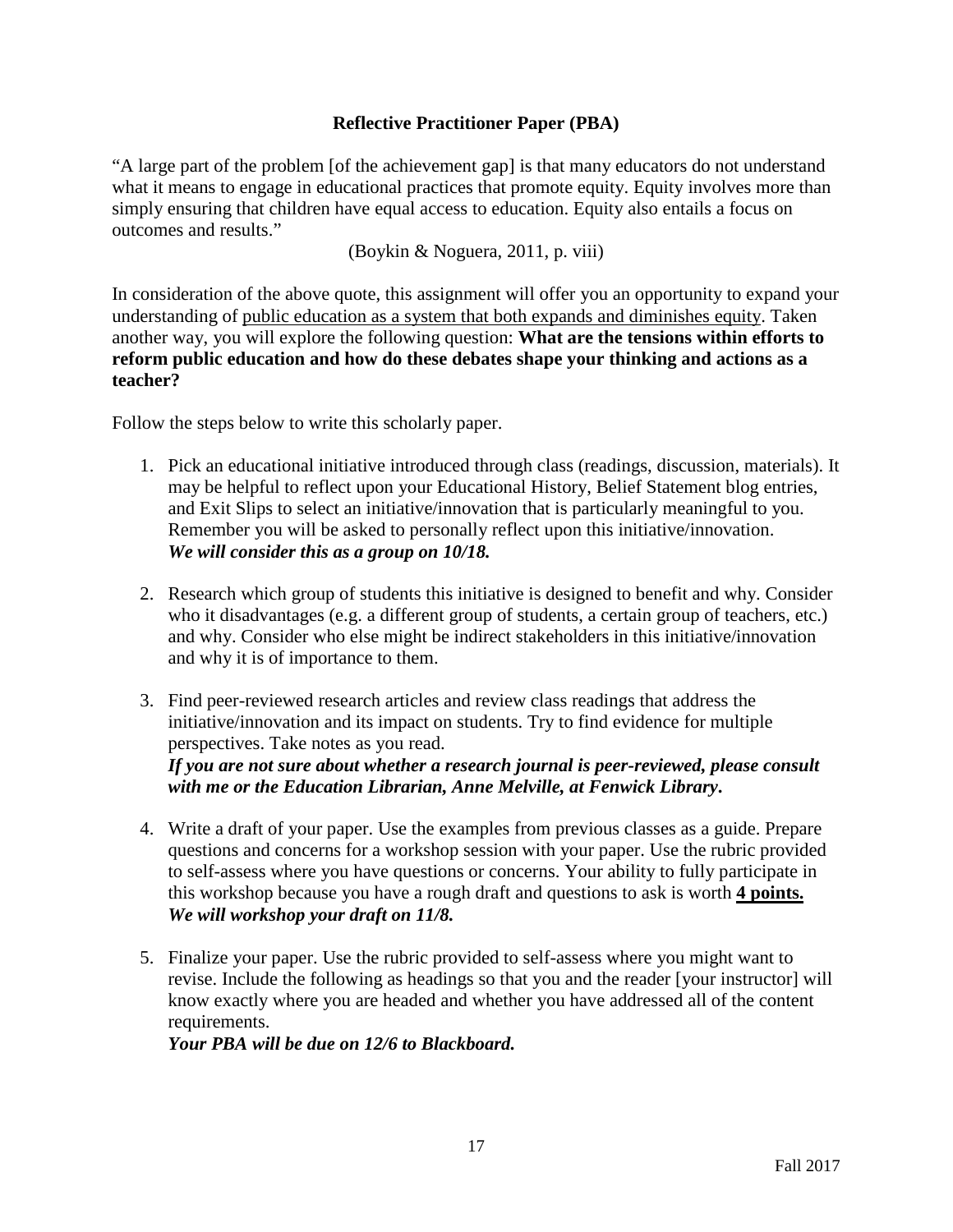# **Introduction**

• This is where you introduce your topic, establish its significance (hook), and give your reader an advance organizer for the paper.

**Part One** (Name the initiative)

**Description of the initiative Background and historical information of initiative Strengths of the initiative Weaknesses of/challenges to the initiative Implications for teachers** 

• What does this initiative mean for teachers? You will want to think about what is essential for teachers to consider, know, and do within this initiative/innovation.

**Part Two** (Identify the students directly influenced who may be in your classroom)

# **Background of the student population targeted by the initiative**

This may include US, VA, DC demographics as relevant.

# **Classroom/school implications for young learners in this population**

- How has this population of students historically experienced education?
- How do identity characteristics of this population intersect with characteristics of school? How are these students advantaged in specific ways in a classroom or school setting? Why? How are these students disadvantaged? Why?

# **Implications for teachers such as yourself**

- This is where you reflect upon your experiences and background to compare/contrast your background with the previously identified population of students you may be teaching.
- What are the relevant aspects of your identity that may impact how you teach and how these students might learn from you?
- How might these pieces of your identity potentially support how you are able to "see" AND "not see" this identified student population? Why?
- If applicable, what challenges would you need to overcome to "see" these students? How might you advocate for these students?

# **Part Three**

# **Conclusions**

- Based on what you have presented in your paper, what conclusions can you draw about the impact of the initiative on this specific population of students who may be in your future classroom?
- Who is benefitted and how? Who is disadvantaged and how? What does that mean for the group of students targeted by the initiative?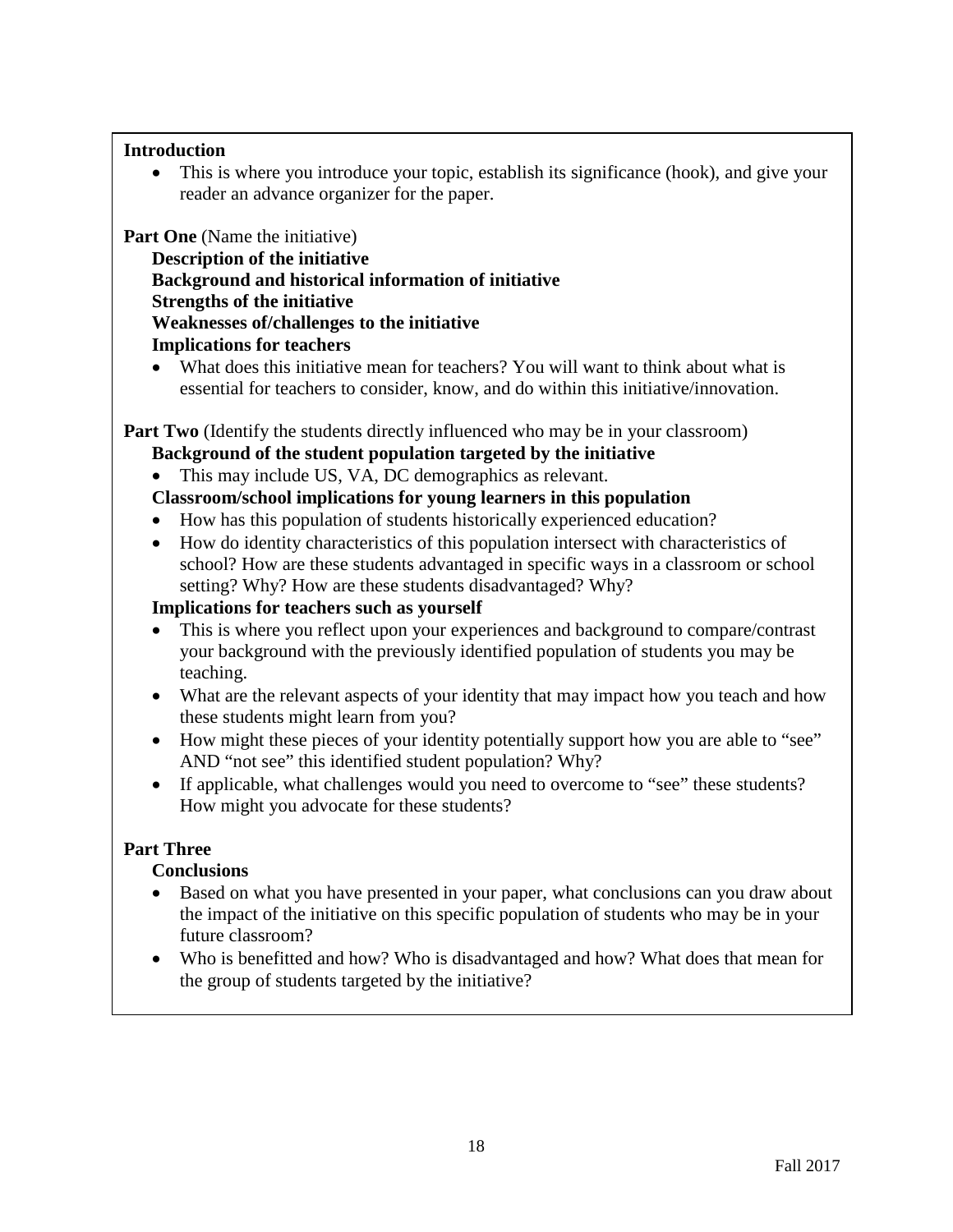## **Researching your topic**

- Use the texts from the course as a starting point for possible topics of interest: look at the references at the back of readings to see if the authors mention names of people, ideas, and initiatives associated with them.
- Use the references in the back of articles you found through research to find other related articles. Note the names of people who are repeated cited.
- Attempt to find 5-8 articles that discuss your initiative from at least 2 perspectives (including your own).
- Narrow down your topic to specifically address how an initiative impacts one particular group of students: this is an 8-10 page research paper NOT a master's thesis.

## **While you are writing the paper make sure that you are:**

- Integrating concepts from readings. You CANNOT make a claim without evidence to support it. That evidence comes from your readings and research. Each section needs multiple (2 or more different) sources. I will be looking for breadth and depth in your references.
- Integrating class discussions and integrating experiences and/or personal reflection (especially in Part 2: Implications for teachers such as yourself).
- Summarizing ideas and events that are considered common knowledge. Remember that quotations are meant to offer evidence and impact. You should not be quoting a history of your initiative.

#### **Clarity of writing**

- Is logically organized
- Has an introduction that includes the goals/purpose of the paper
- Has points representing strengths and weaknesses of the initiative
- Has smooth transitions between ideas
- Ends with a conclusion that restates the main points of the paper (without introducing new ideas) and draws conclusions about the initiative's outcomes on intended students.
- Information is presented clearly within the page limits **(8-10 pages)**
- has NO grammar or spelling errors. None.
- Read and re-read your writing before submitting.
- If academic writing is difficult for you, ask a colleague or friend to review your work and provide feedback or visit the GMU Writing Center (see link above).

# **APA format**

- title page
- headings
- page numbers
- proper use of in-text citations and appropriately formatted reference list
- use block quotation formatting for any quotations longer than 3 lines
- Do NOT use standalone quotes in your paper. See the APA links on Blackboard for help with this.
- Do NOT include anything in your reference list that you do not cite in your paper.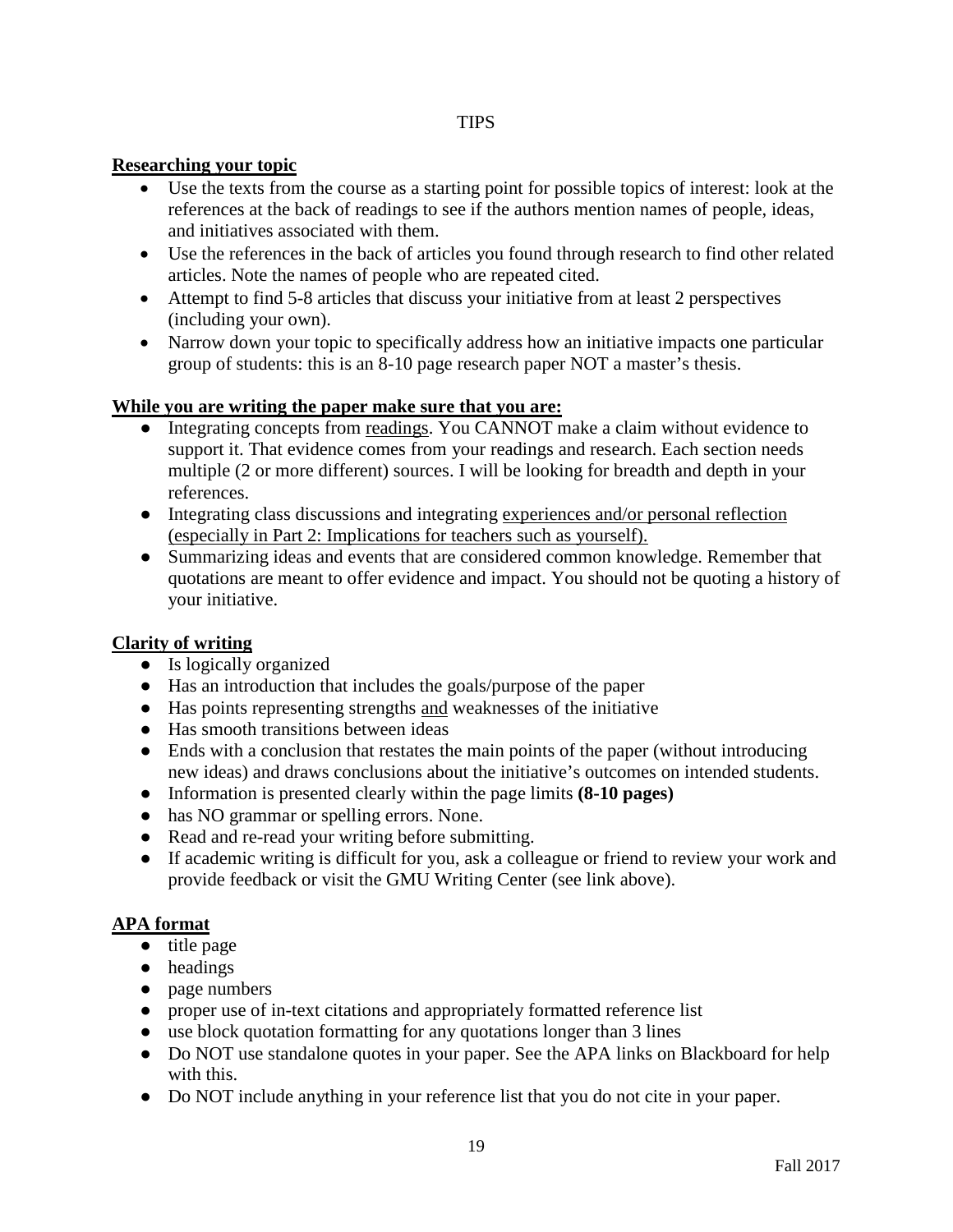| <b>Assessment Rubric</b>      |                                    |                                  |                              |                              |
|-------------------------------|------------------------------------|----------------------------------|------------------------------|------------------------------|
|                               | $\boldsymbol{\Lambda}$             | $\mathbf{3}$                     | $\overline{2}$               | $\mathbf{1}$                 |
| Reflective                    | <b>Exemplary</b>                   | <b>Maturing</b>                  | <b>Developing</b>            | <b>Unsatisfactory</b>        |
| <b>Practitioner Rubric</b>    | (Met)                              | (Met)                            | (Not Met)                    | (Not Met)                    |
|                               | Presents appropriate and           | Presents appropriate             | Presents some description    | Lacks description of the     |
| Description of the            | complete description of the        | description of the education     | of the education initiative, | education initiative         |
| education initiative          | education initiative, and includes | initiative, but is incomplete    | but is not sufficient and/or |                              |
|                               | multiple and different supporting  | and/or includes only some        | lacks supporting             |                              |
| <b>ACEI 5.1</b>               | references                         | supporting references            | references                   |                              |
| <b>Significant historical</b> | Presents appropriate and           | Presents appropriate             | Presents some significant    | Lacks significant historical |
| background                    | complete significant historical    | significant historical and       | historical and background    | and background               |
| information                   | and background information of      | background information on        | information on the           | information on the           |
| regarding the                 | the education initiative, and      | the education initiative, but is | education initiative, but is | education initiative         |
| education initiative          |                                    | incomplete and/or includes       | not sufficient and/or lacks  |                              |
|                               | includes multiple and different    |                                  |                              |                              |
|                               | supporting references              | only some supporting             | supporting references        |                              |
| <b>ACEI 5.1</b>               |                                    | references                       |                              |                              |
| <b>Strengths and</b>          | Presents appropriate and           | Presents appropriate strengths   | Presents some strengths      | Lacks strengths and          |
| weaknesses of the             | complete discussion of strengths   | and weaknesses of the            | and weaknesses of the        | weaknesses of the            |
| education initiative          | and weaknesses of the education    | education initiative, but is     | education initiative, but is | education initiative         |
|                               | initiative, and includes multiple  | incomplete and/or includes       | not sufficient and/or lacks  |                              |
| <b>ACEI 5.1</b>               | and different references           | only some supporting             | supporting references        |                              |
|                               |                                    | references                       |                              |                              |
| <b>Implications of the</b>    | Presents appropriate and           | Presents appropriate             | Presents some                | Lacks implications of the    |
| education initiative          | complete implications of the       | implications of the education    | implications of the          | education initiative for     |
|                               | education initiative for teachers, | initiative for teachers, but is  | education initiative for     | teachers in the identified   |
| for teachers                  | and includes multiple and          | incomplete and/or includes       | teachers, but is not         | population                   |
|                               | different supporting references    | only some supporting             | sufficient and/or lacks      |                              |
| <b>ACEI 5.1</b>               |                                    | references                       | supporting references        |                              |
| <b>Background</b>             | Presents appropriate and           | Presents appropriate             | Presents some background     | Lacks background             |
| information about             | complete background                | background information           | information about the        | information about the        |
| the targeted                  | information about the targeted     | about the targeted population    | targeted population of       | targeted population of       |
| population of                 | population of students and         | of students, but is not          | students, but is not         | students                     |
| students                      | includes multiple and different    | complete and/or includes         | sufficient and/or lacks      |                              |
|                               | supporting references              | some supporting references       | supporting references        |                              |
| <b>ACEI 3.2</b>               |                                    |                                  |                              |                              |

# **Assessment Rubric**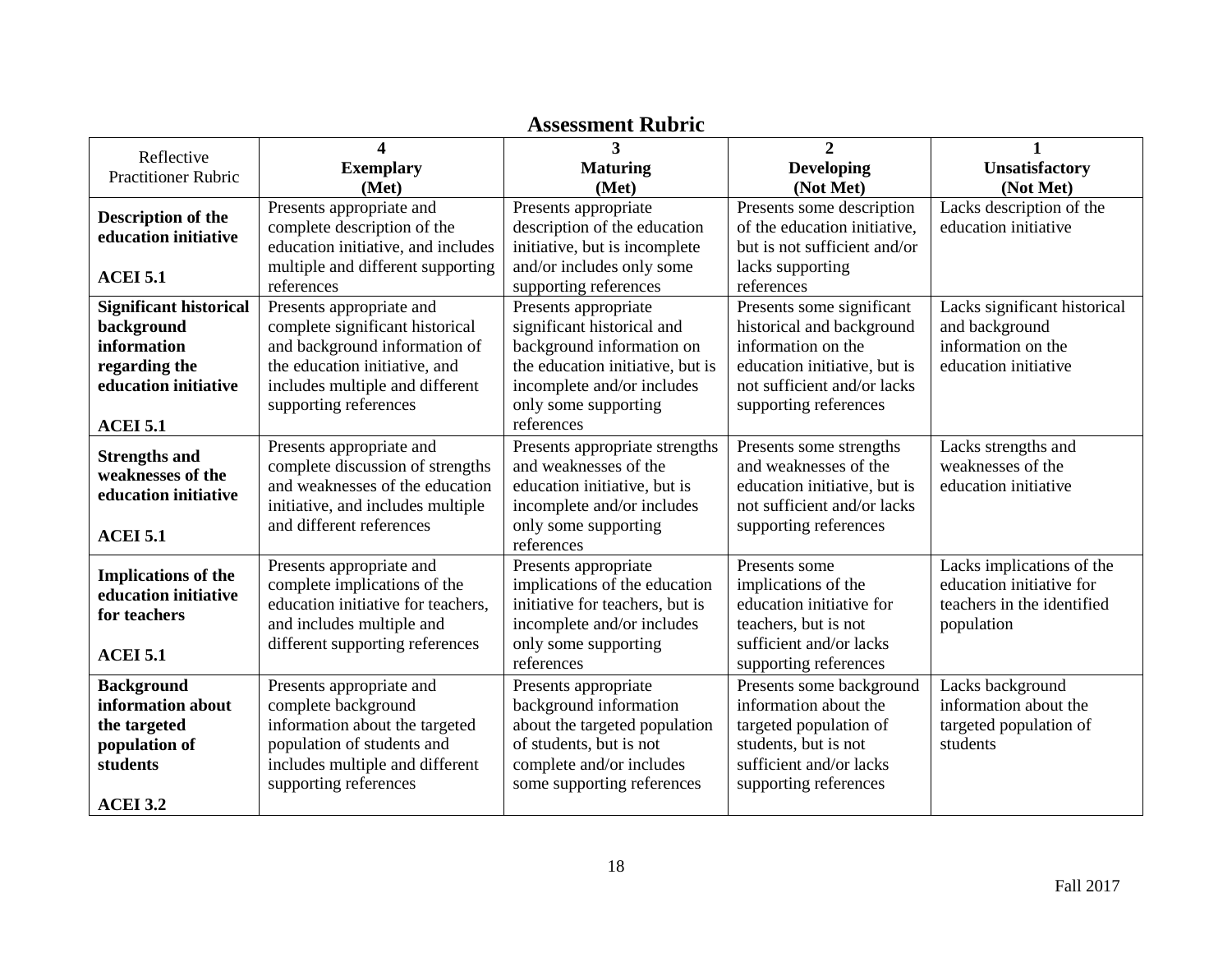| <b>Classroom/school</b><br>implications for<br>students in this<br>population<br><b>ACEI 3.2</b>                      | Presents appropriate and<br>complete implications for<br>students in the targeted<br>population; includes multiple<br>and different supporting<br>references                                                          | Presents appropriate<br>implications for students in<br>the targeted population, but it<br>is not complete and/or<br>includes only some<br>supporting references                                               | Presents some<br>implications for students<br>in the targeted population,<br>but it is not sufficient<br>and/or lacks supporting<br>references                                                    | Lacks implications for<br>students in the targeted<br>population                                                                            |
|-----------------------------------------------------------------------------------------------------------------------|-----------------------------------------------------------------------------------------------------------------------------------------------------------------------------------------------------------------------|----------------------------------------------------------------------------------------------------------------------------------------------------------------------------------------------------------------|---------------------------------------------------------------------------------------------------------------------------------------------------------------------------------------------------|---------------------------------------------------------------------------------------------------------------------------------------------|
| <b>Implications for</b><br>teachers such as<br>yourself teaching<br>this population of<br>students<br><b>ACEI 3.2</b> | Presents appropriate and<br>complete background<br>information about the culture,<br>knowledge, and attitudes of the<br>identified preservice teacher and<br>includes multiple and different<br>supporting references | Presents appropriate<br>background information<br>about the culture, knowledge,<br>and attitudes of the identified<br>preservice teacher, but is not<br>complete and/or includes<br>some supporting references | Presents some background<br>information about the<br>culture, knowledge, and<br>attitudes of the identified<br>preservice teacher, but is<br>not sufficient and/or lacks<br>supporting references | Lacks background<br>information about the<br>culture, knowledge, and<br>attitudes of the identified<br>preservice teacher                   |
| <b>Conclusions</b><br>regarding the<br>impact of the<br>initiative on students<br><b>ACEI 3.2</b>                     | Presents appropriate and<br>complete conclusions regarding<br>the impact of the initiative;<br>includes multiple and different<br>supporting references                                                               | Presents appropriate<br>conclusions regarding the<br>impact of the initiative but it<br>is not complete; includes<br>some supporting references                                                                | Presents some conclusions<br>regarding the impact of<br>the initiative but<br>conclusions may be vague,<br>and/or lacks supporting<br>references                                                  | Lacks conclusions or<br>conclusions presented are<br>illogical based on the rest of<br>the paper, and/or lacks any<br>supporting references |

\*note: multiple references means (2 or more by different authors), some means (1), none means (0).

#### ACEI/NCATE Standards addressed in this task

3.2 Adaptation to diverse students—Candidates understand how elementary students differ in their development and approaches to learning, and create instructional opportunities that are adapted to diverse students.

5.1 Professional growth, reflection and evaluation—Candidates are aware of and reflect on their practice in light of research on teaching, professional ethics, and resources available for professional learning; they continually evaluate the effects of their professional decisions and actions on students, families, and other professionals in the learning community and actively seek out opportunities to grow professionally.